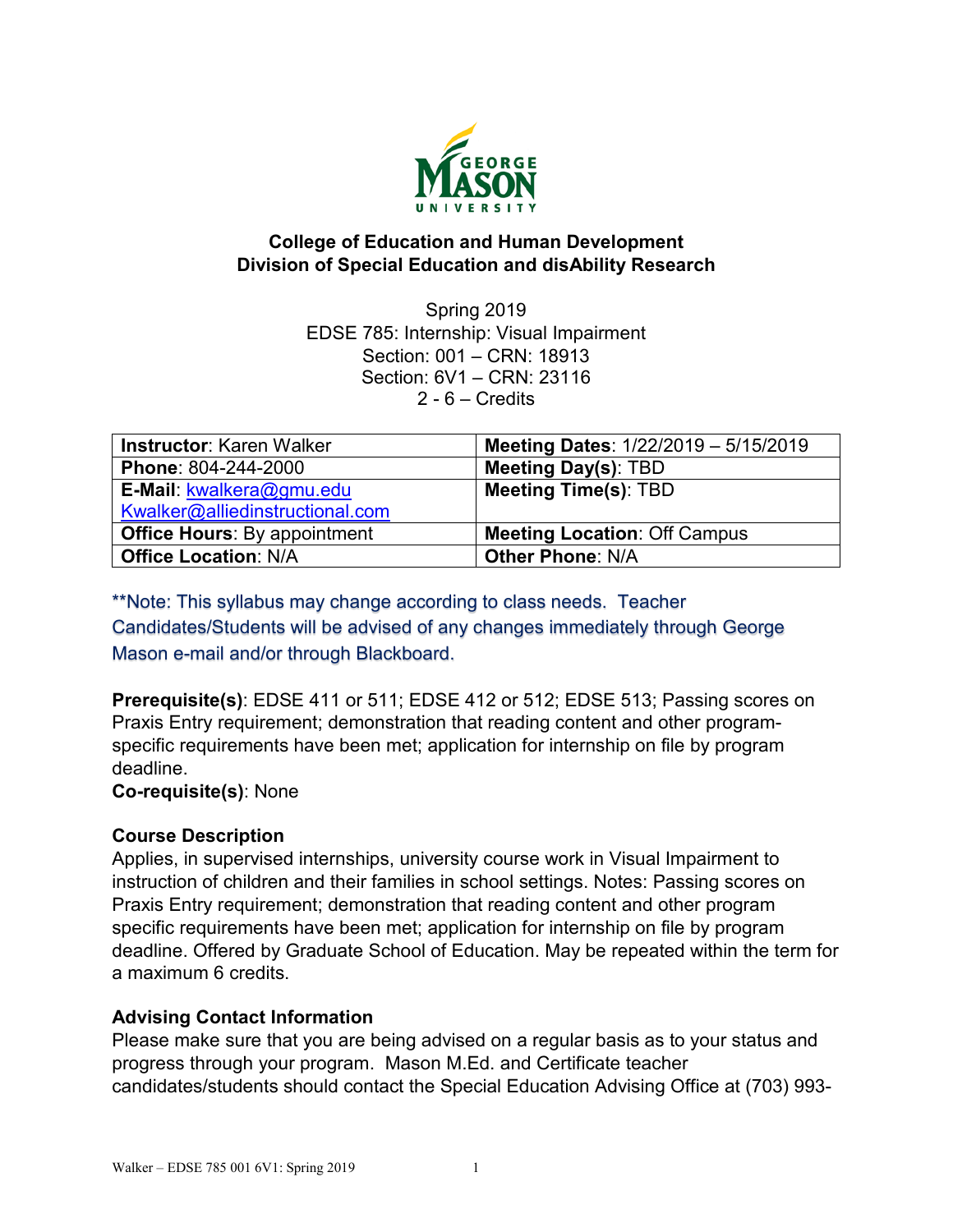3670 for assistance. All other teacher candidates/students should refer to their faculty advisor.

# **Advising Tip**

Have you met with an advisor? All students should make an appointment to meet with an advisor to outline a plan for completing coursework and non-course requirements such as testing. To make an appointment by phone or in person, go to http://gse.gmu.edu/special-education/advising/.

# **Course Delivery Method**

Learning activities include the following:

- 1. Class lecture and discussion
- 2. Application activities
- 3. Small group activities and assignments
- 4. Video and other media supports
- 5. Research and presentation activities
- 6. Electronic supplements and activities via Blackboard

## **Learner Outcomes**

Upon completion of the course, teacher candidates/students will be able to:

- 1. Demonstrate understanding of development and the ability to plan and execute curriculum appropriate to the chronological ages, developmental and functional levels of the students being taught.
- 2. Demonstrate the integration of the theoretical methodology with the practical applications in the field.
- 3. Demonstrate positive and appropriate interactions with students, families and other professionals. This includes the ability to manage the classroom/resource room, co-teach in a general education setting, develop and enforce classroom expectations, develop strategies to anticipate behaviors and deal with them, and work through transitions during the day. This also includes demonstration of confidentiality when communicating about students with disabilities.
- 4. Develop and implement developmentally and functionally appropriate intervention activities within a variety of settings, including those that enhance and support integration and/or inclusion as well as those activities that are therapeutically based. This includes demonstration of a positive learning environment geared to the individual as well as the group. This may also be demonstrated in the general classroom environment as well as special education settings.
- 5. Demonstrate the ability to work collaboratively as part of a team including but not limited to general and special educators and therapists, parents and other related/support staff.
- 6. Demonstrate the ability to be lead teacher by overseeing the entire classroom while also meeting the individual needs of students, directing/teaming with assistants, and monitoring the ongoing activities and tone of the class. If working with students on an individual basis, demonstrate the ability to plan for that child based on goals and objectives and provide on-going assessment for both the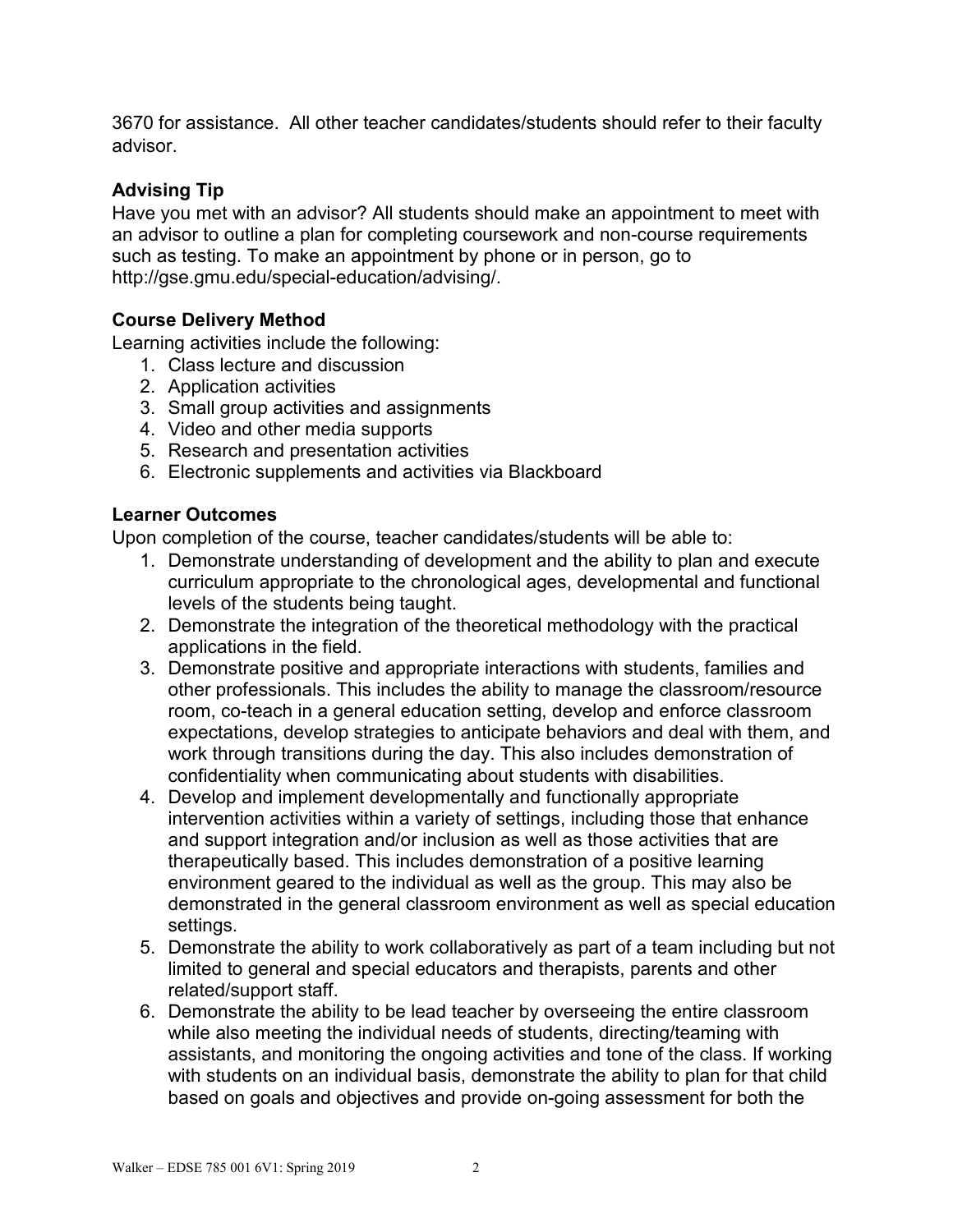child and the intervention sessions.

- 7. Demonstrate support within an integrated environment, as appropriate. This includes knowledge of general curriculum specific to the ages and grades of students, ability to modify the general education curriculum as needed, ability to work with general education staff in a manner which enhances the education of the student(s) with disabilities by providing direct or indirect support and the knowledge of how to work with groups of students demonstrating mixed abilities and needs (whether identified as disabled or not).
- 8. Select and utilize assessment and/or monitoring tools and strategies, including but not limited to county-wide assessments, SOLs, VAAP (as assessed for individual students), etc.
- 9. Develop developmentally, educationally and functionally appropriate IEPs.
- 10.Select and utilize workable and useful data/record keeping strategies.
- 11.Monitor and analyze teaching performance.
- 12.Demonstrate additional competencies contained in personal goals statement or delineated by the cooperating teacher and/or university supervisor.

#### **Course Relationship to Program Goals and Professional Organizations**

This course is part of the George Mason University, Graduate School of Education (GSE), Special Education Program for teacher licensure in the Commonwealth of Virginia in the special education areas of Special Education: Students with Disabilities who Access the General Curriculum K-12. This program complies with the standards for teacher licensure established by the Council for Exceptional Children (CEC), the major special education professional organization, as well as those established by the Interstate Teacher Assessment and Support consortium (InTASC). The standards addressed in this class include CEC Standard 2: Learning environments (InTASC 3); CEC Standard 4: Assessment (InTASC 6); CEC Standard 5: Instructional planning and strategies (InTASC 7,8); CEC Standard 6: Professional learning and ethical practice (InTASC 9) & CEC Standard 7: Collaboration (InTASC 10).

This course contains at least on Common Assessment developed by the College of Education and Human Development to assess our candidates' performance on nationally accepted standards for beginning teachers (InTASC) and our programs' performance on national accreditation standards (CAEP).

#### **Required Textbooks**

*Special Education Internship Handbook (2017-18)* George Mason University. https://cehd.gmu.edu/assets/docs/forms/Internships/InternshipHandbookADAPTED.pdf

Additional Readings on Blackboard

#### **Recommended Textbooks**

American Psychological Association*.* (2010). *Publication manual of the American Psychological Association* (6th ed.). Washington, DC: Author.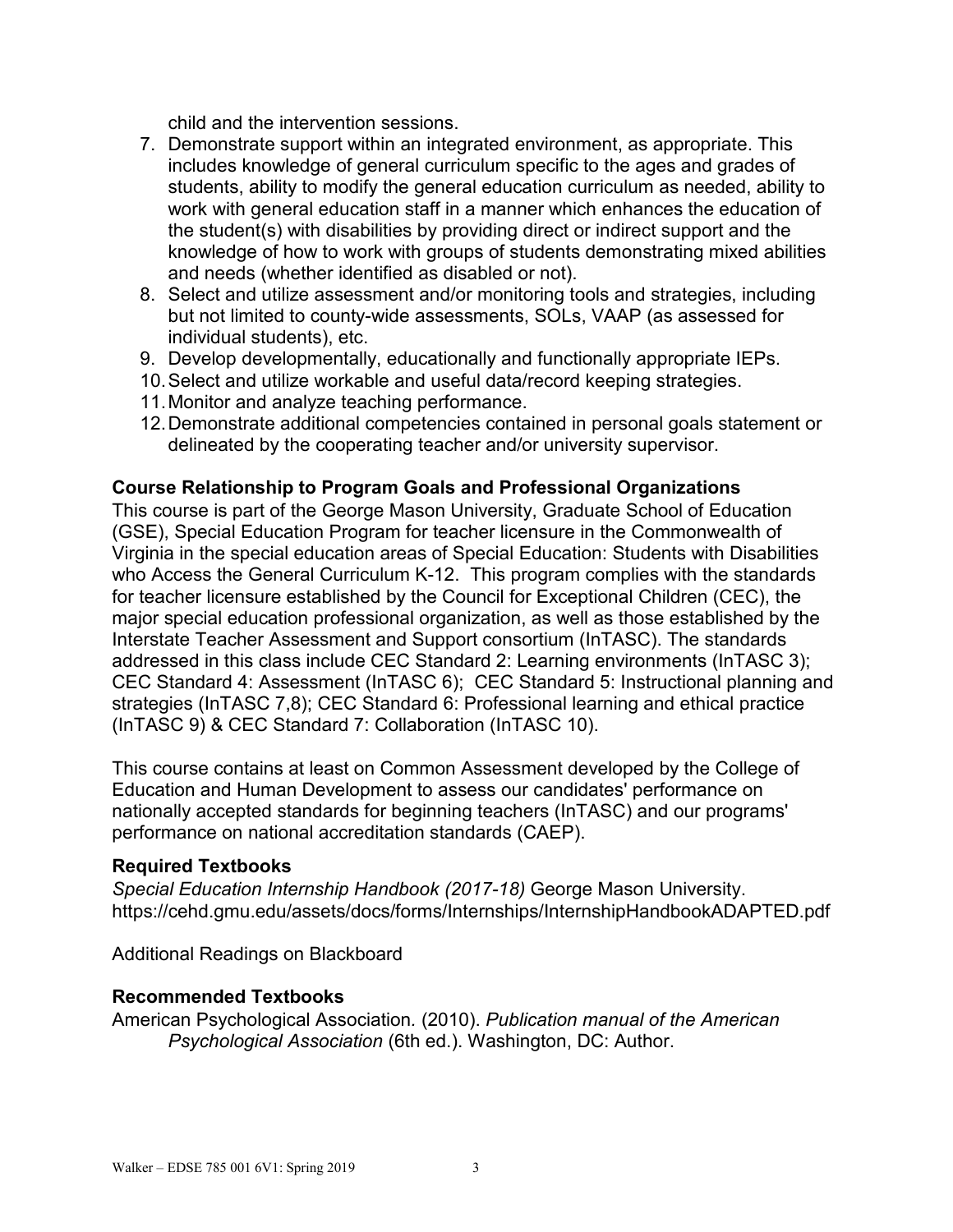### **Course Performance Evaluation**

Students are expected to submit all assignments on time in the manner outlined by the instructor (e.g., Blackboard, Tk20, hard copy).

### **Tk20 Performance-Based Assessment Submission Requirement**

It is critical for the special education program to collect data on how our students are meeting accreditation standards. Every teacher candidate/student registered for an EDSE course with a required Performance-based Assessment (PBA) is required to upload the PBA to Tk20 (regardless of whether a course is an elective, a one-time course or part of an undergraduate minor). A PBA is a specific assignment, presentation, or project that best demonstrates one or more CEC, InTASC or other standard connected to the course. A PBA is evaluated in two ways. The first is for a grade, based on the instructor's grading rubric. The second is for program accreditation purposes. Your instructor will provide directions as to how to upload the PBA to Tk20.

For EDSE 785, the required PBA is Clinical Experience Continuum AND Log of Hours (All Programs). . Please check to verify your ability to upload items to Tk20 before the PBA due date.

### **Assignments and/or Examinations**

#### **Performance-based Assessment (Tk20 submission required)**

Clinical Experience Continuum-Internship Rubric (provided at the end of this syllabus and on Blackboard)

Log of internship hours

**College Wide Common Assessment (TK20 submission required)** Critical Incident Analysis (on Blackboard and in the Internship Handbook.

Technology Standards Evidence Table (Assessment D in Handbook)

# **Performance-based Common Assignments (No Tk20 submission required)**

N/A

### **Other Assignments**

Provided in the Internship Handbook and on Blackboard

| <b>Item</b>                                         | Date completed,<br>submitted to Bb<br>and/or TK20 |
|-----------------------------------------------------|---------------------------------------------------|
| Assessment A: Internship Rubric (Midterm and Final) |                                                   |
| Assessment B: Critical Incident Analysis: Impact on |                                                   |
| <b>Student Learning Assessment Task</b>             |                                                   |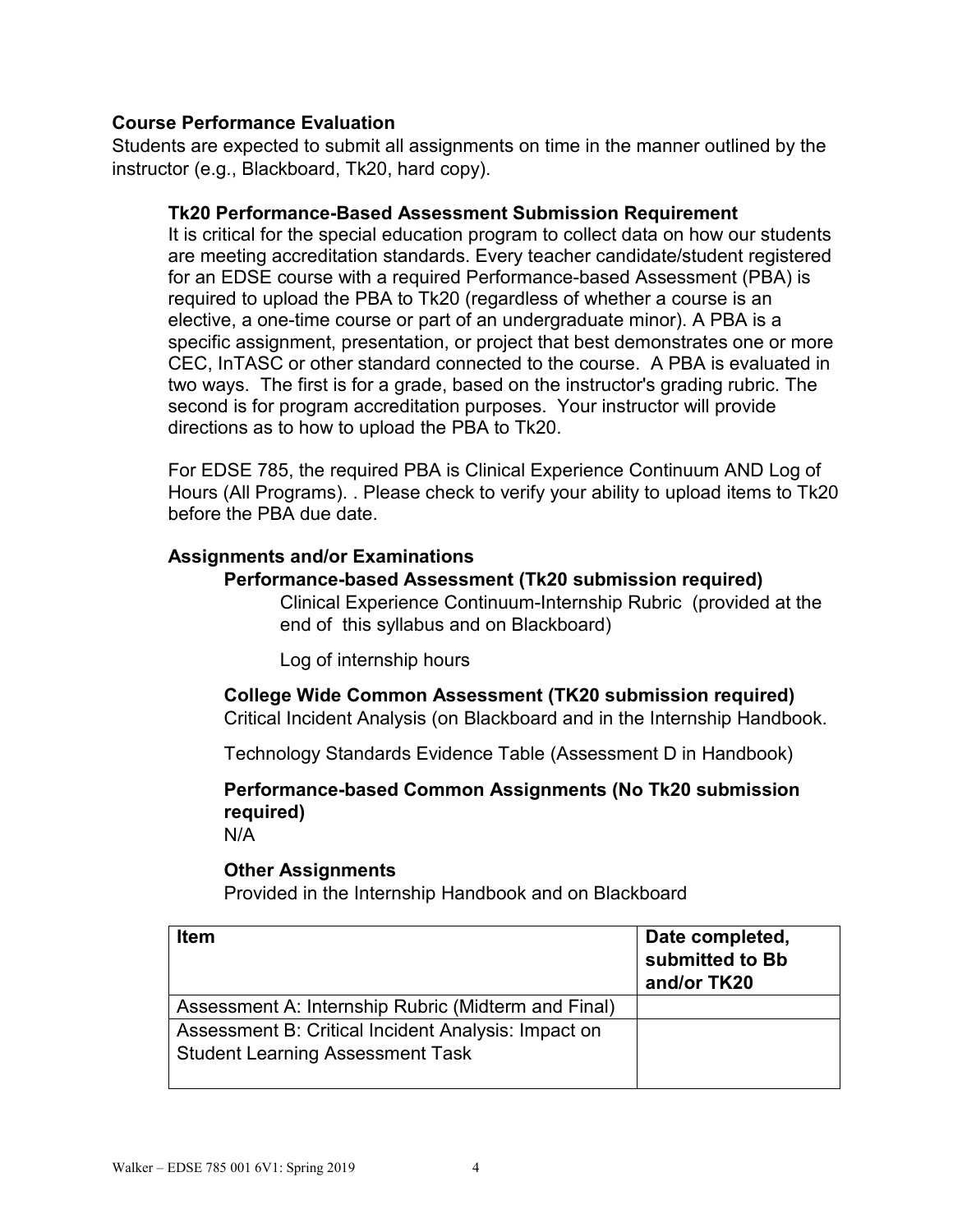| <b>Item</b>                                                                                                                                                                                                                                                                                                                                                                           | Date completed,<br>submitted to Bb<br>and/or TK20 |
|---------------------------------------------------------------------------------------------------------------------------------------------------------------------------------------------------------------------------------------------------------------------------------------------------------------------------------------------------------------------------------------|---------------------------------------------------|
| Assessment C: Dispositions Rubric: completed by US<br>and MT, entered into TK20 by US.                                                                                                                                                                                                                                                                                                |                                                   |
| Assessment D: Technology portfolio, completed by<br>teacher candidate and submitted to BB and TK20<br>Technology Standards in the Special Education<br><b>Clinical Internship</b><br>Use the form posted on Blackboard to document and<br>record your evidence for meeting each technology<br>standard.<br>You must upload your source of evidence for each<br>element in the rubric. |                                                   |
| Assessment E: Internship evaluation by the teacher<br>candidate                                                                                                                                                                                                                                                                                                                       |                                                   |
| Form 2: Summary of Placement                                                                                                                                                                                                                                                                                                                                                          |                                                   |

## **Course Policies and Expectations Attendance/Participation**

Attendance is clearly essential. Absenteeism requires advance notification per school policy. In addition, the cooperating teacher should be notified individually as should the university supervisor if a scheduled meeting or observation will be missed. Excessive absenteeism can result in an extended placement or change of placement in partnership with the Field Placement Office through participating university.

Assignment deadlines are negotiated between the university supervisor and the intern; therefore, if an assignment cannot be completed as required, the intern needs to reschedule the appointment or renegotiate the deadline. Submission of all assignments in accordance with the agreed upon schedule increases the likelihood of on-time completion of placement requirement

# **Late Work**

All requirements must be completed and received by the instructor by the date agreed upon by course university supervisor and intern. At the end of the semester, you will be given a grade based on the grades you have received on each assignment.

- 1. Unless otherwise indicated, all formal written work must be word-processed. All assignments must be typed and free of grammatical and spelling errors.
- 2. Acceptance of late assignments is at the discretion of the instructor.
- 3. Remediation of assignments is possible; however additional work will be required. Such remediation should be discussed individually with the instructor. Typically, only one revision or resubmission per assignment will be accepted.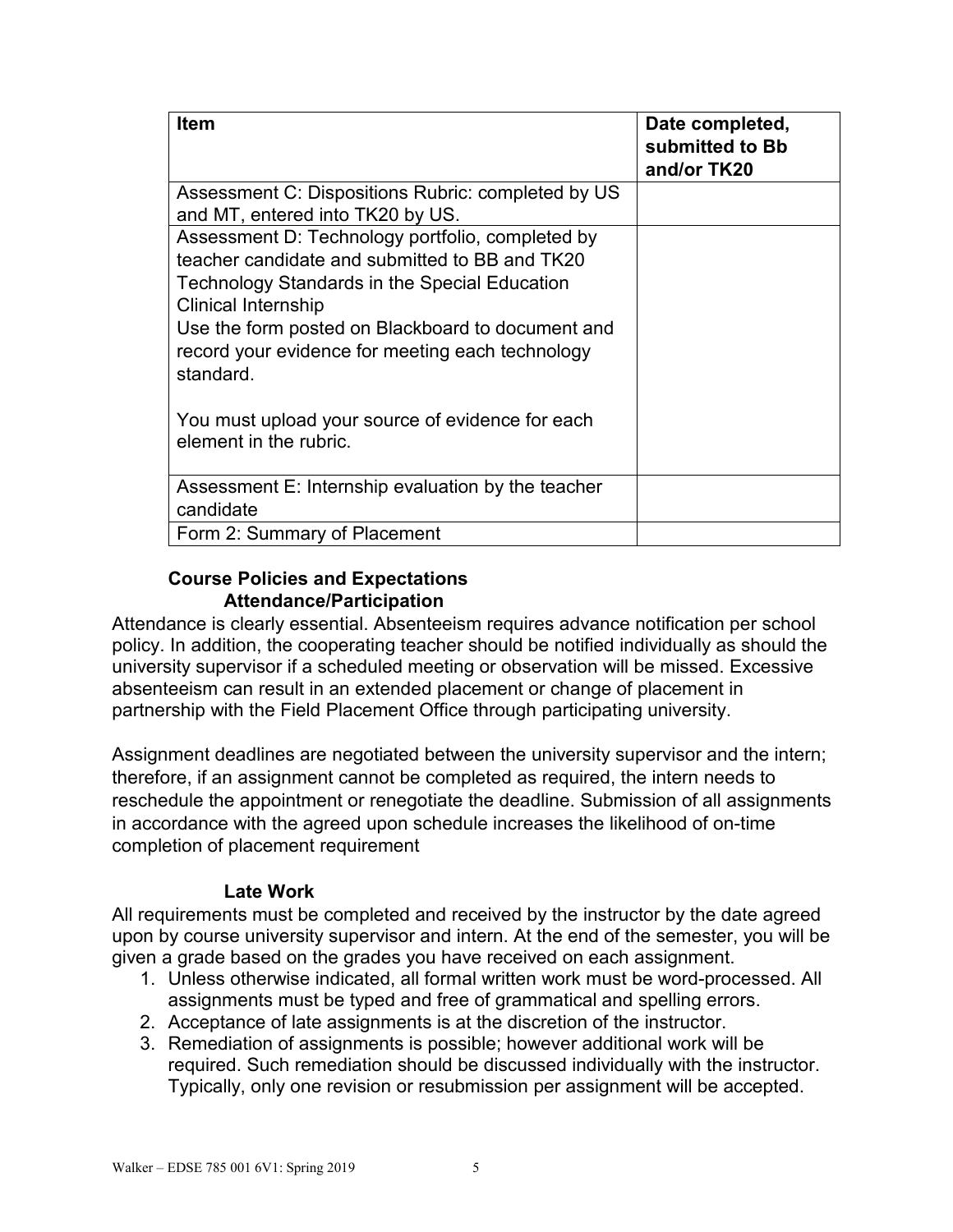Please allow time after submitting your assignment, for grades and comments to be posted. Most grades will be posted as soon as possible; however, sometimes commitments to other class or duties interfere with grading time.

### **Grading Scale**

There are only three possible grades for this course:

- *Satisfactory (S):* student has successfully completed requirements and completed assignments.
- *No credit (NC):* student has not provided sufficient work to evaluate progress toward meeting course requirements.
- In Progress (IP): The Candidate's performance cannot be evaluated at the end of the grading period. IP grade can be changed to S or NC upon completion of requirements.

\*Note: The George Mason University Honor Code will be strictly enforced. Students are responsible for reading and understanding the Code. "To promote a stronger sense of mutual responsibility, respect, trust, and fairness among all members of the George Mason University community and with the desire for greater academic and personal achievement, we, the student members of the university community, have set forth this honor code: Student members of the George Mason University community pledge not to cheat, plagiarize, steal, or lie in matters related to academic work." Work submitted must be your own or with proper citations (see [https://catalog.gmu.edu/policies/honor](https://catalog.gmu.edu/policies/honor-code-system/)[code-system/\)](https://catalog.gmu.edu/policies/honor-code-system/).

### **Professional Dispositions**

Students are expected to exhibit professional behaviors and dispositions at all times. See [https://cehd.gmu.edu/students/polices-procedures/.](https://cehd.gmu.edu/students/polices-procedures/) In the College of Education and Human Development, dispositions are formally and separately evaluated in at least three points in each student's program – a self-evaluation at the start of their program, an instructor's evaluation in the middle of their program, and a university supervisor's evaluation during internship. When dispositions are assessed, it is important that for areas where a positive disposition is 'occasionally evident' or 'rarely evident,' the student takes steps to grow as an educator. See https://cehd.gmu.edu/epo/candidate-dispositions. In special education licensure programs, the mid-point evaluation is completed by instructors in EDSE 628, EDSE 661, and EDSE 616, and the internship evaluation is completed by instructors in EDSE 783, EDSE 784, and EDSE 785.

### **Class Schedule**

\*Note: Faculty reserves the right to alter the schedule as necessary, with notification to students.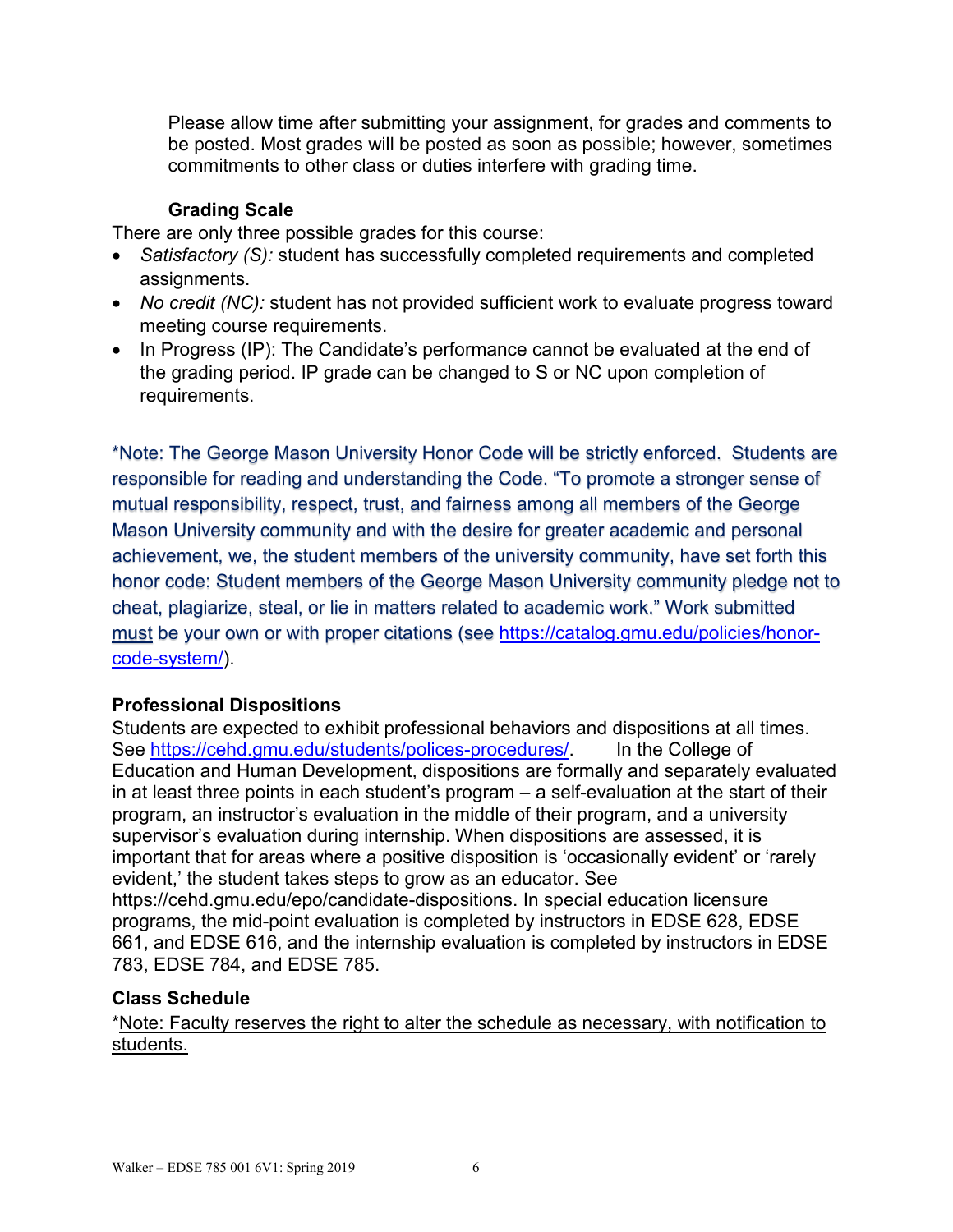*Observation meetings, possible seminars, and evaluations will be scheduled between university supervisor, cooperating teacher and intern.*

### **Core Values Commitment**

The College of Education and Human Development is committed to collaboration, ethical leadership, innovation, research-based practice, and social justice. Students are expected to adhere to these principles: <http://cehd.gmu.edu/values/>

## **GMU Policies and Resources for Students**

## **Policies**

- Students must adhere to the guidelines of the Mason Honor Code (see <https://catalog.gmu.edu/policies/honor-code-system/> ).
- Students must follow the university policy for Responsible Use of Computing (see [http://universitypolicy.gmu.edu/policies/responsible-use-of-computing/\)](http://universitypolicy.gmu.edu/policies/responsible-use-of-computing/).
- Students are responsible for the content of university communications sent to their Mason email account and are required to activate their account and check it regularly. All communication from the university, college, school, and program will be sent to students **solely** through their Mason email account.
- Students with disabilities who seek accommodations in a course must be registered with George Mason University Disability Services. Approved accommodations will begin at the time the written letter from Disability Services is received by the instructor (se[ehttp://ods.gmu.edu/\)](http://ods.gmu.edu/).
- Students must silence all sound emitting devices during class unless otherwise authorized by the instructor.

# **Campus Resources**

- Support for submission of assignments to Tk20 should be directed to [tk20help@gmu.edu](mailto:tk20help@gmu.edu) or [https://cehd.gmu.edu/aero/tk20.](https://cehd.gmu.edu/aero/tk20) Questions or concerns regarding use of Blackboard should be directed to [http://coursessupport.gmu.edu/.](http://coursessupport.gmu.edu/)
- For information on student support resources on campus, see <https://ctfe.gmu.edu/teaching/student-support-resources-on-campus>

**For additional information on the College of Education and Human Development, please visit our website [https://cehd.gmu.edu/students/.](https://cehd.gmu.edu/students/)**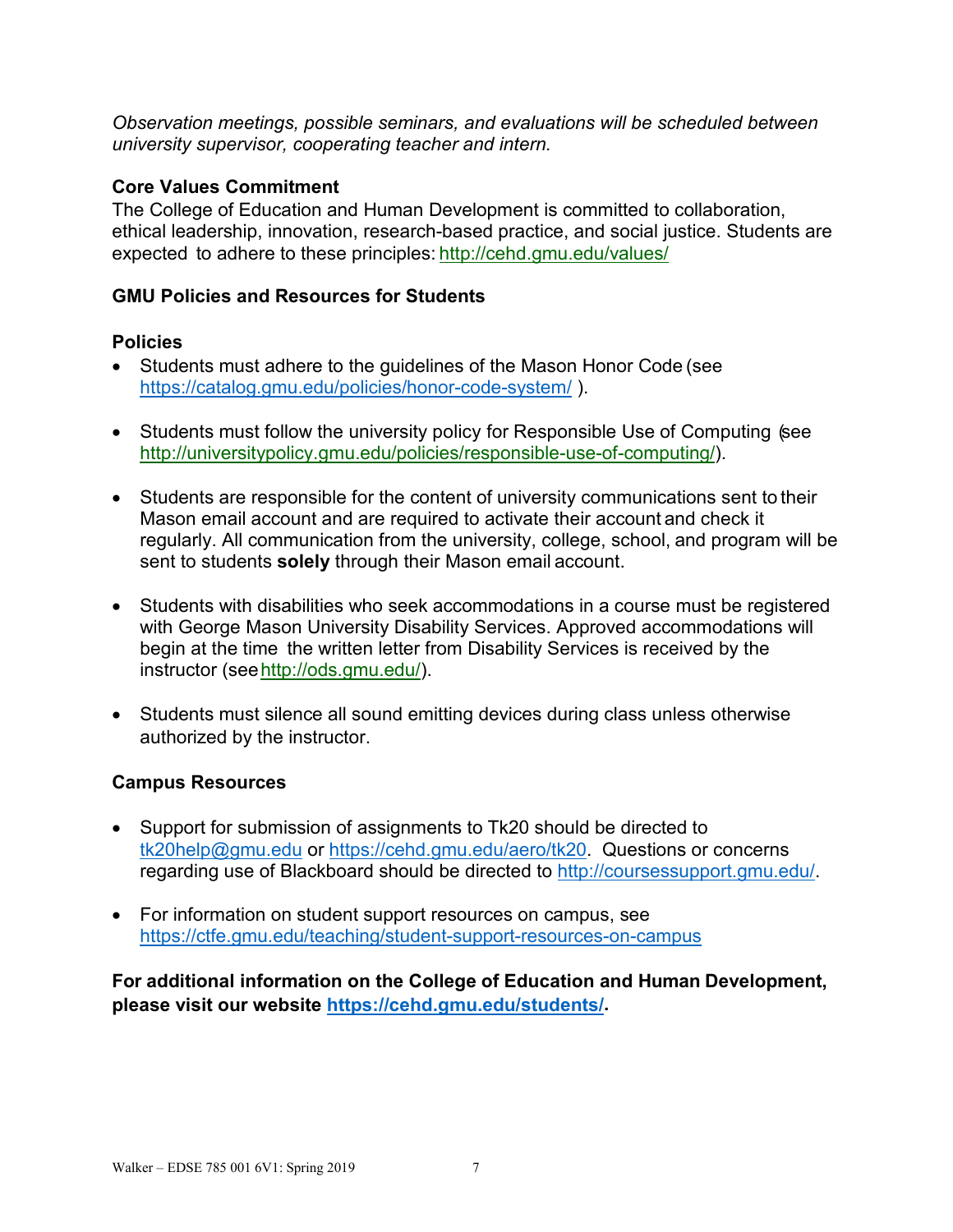Appendix

# **Assessment Rubric(s)**

# **CLINICAL EVALUATION CONTINUUM FOR CANDIDATES IN INITIAL LICENSURE PROGRAMS**

|   |   |                                                                                                                                                   |                                                                                                                                                                                                                      | <b>CEC Standard 2: Learning Environments</b>                                                                                                                                                                |                                                                                                                                                                                                                                                                                                                                                                       |
|---|---|---------------------------------------------------------------------------------------------------------------------------------------------------|----------------------------------------------------------------------------------------------------------------------------------------------------------------------------------------------------------------------|-------------------------------------------------------------------------------------------------------------------------------------------------------------------------------------------------------------|-----------------------------------------------------------------------------------------------------------------------------------------------------------------------------------------------------------------------------------------------------------------------------------------------------------------------------------------------------------------------|
| М | F | <b>Key Elements</b>                                                                                                                               | <b>Does Not Meet Expectations</b>                                                                                                                                                                                    | <b>Meets Expectations</b>                                                                                                                                                                                   | <b>Exceeds Expectations</b>                                                                                                                                                                                                                                                                                                                                           |
|   |   |                                                                                                                                                   |                                                                                                                                                                                                                      |                                                                                                                                                                                                             |                                                                                                                                                                                                                                                                                                                                                                       |
|   |   | a. Creates an orderly<br>and supportive<br>environment by<br>designing and<br>managing routines;<br>effectively manages<br>teaching and learning. | Candidate inconsistently designs<br>and manages classroom routines,<br>creating an environment which is<br>not consistently orderly and<br>supportive. Candidate<br>inconsistently manages teaching<br>and learning. | Candidate creates an orderly and<br>supportive environment by<br>designing and managing<br>classroom routines and has<br>implemented some supports for<br>effective management of teaching<br>and learning. | Candidate reflects on the needs of the learners with<br>visual impairment in order to create an orderly and<br>supportive environment. Candidate manages classroom<br>routines and is responsive to the changing needs of the<br>students with visual impairment. Candidate effectively<br>manages teaching and learning.                                             |
|   |   | b. Motivates students<br>with visual impairment<br>through interesting<br>and challenging<br>activities.                                          | Candidate inconsistently motivates<br>students with visual impairment<br>through activities.                                                                                                                         | Candidate motivates students<br>with visual impairment through<br>interesting and challenging<br>activities.                                                                                                | Candidate takes student interests and abilities into<br>consideration and designs a variety of learning activities<br>which motivate and challenge students with visual<br>impairment. Candidate offers choices to students with<br>visual impairment when possible to increase motivation.                                                                           |
|   |   | c. Create a safe,<br>equitable, positive,<br>and supportive<br>learning environment<br>in which diversities are<br>valued.                        | Candidate creates a safe, equitable,<br>positive, and supportive learning<br>environment in which diversities are<br>valued but does not demonstrate<br>that diversities are valued.                                 | Candidate creates a safe,<br>equitable, positive, and<br>supportive learning environment<br>in which diversities are valued.                                                                                | Candidate solicits student input and provides<br>opportunities for choice making in order create a safe,<br>equitable, positive, and supportive learning environment<br>in which diversities are valued. Candidate reflects upon<br>students' linguistic and cultural background and<br>considers the class diversity while establishing the<br>learning environment. |
|   |   | d. Design learning<br>environments that<br>encourage active<br>participation in<br>individual and group<br>activities.                            | Candidate inconsistently designs<br>learning environments that<br>encourage participation in individual<br>and group activities.                                                                                     | Candidate designs learning<br>environments that encourage<br>active participation in individual<br>and group activities.                                                                                    | Candidate integrates social skills instruction and<br>strategies for enhancing motivation for each individual<br>student and the group as a whole as they design<br>learning environments that encourage active<br>participation in individual and group activities.                                                                                                  |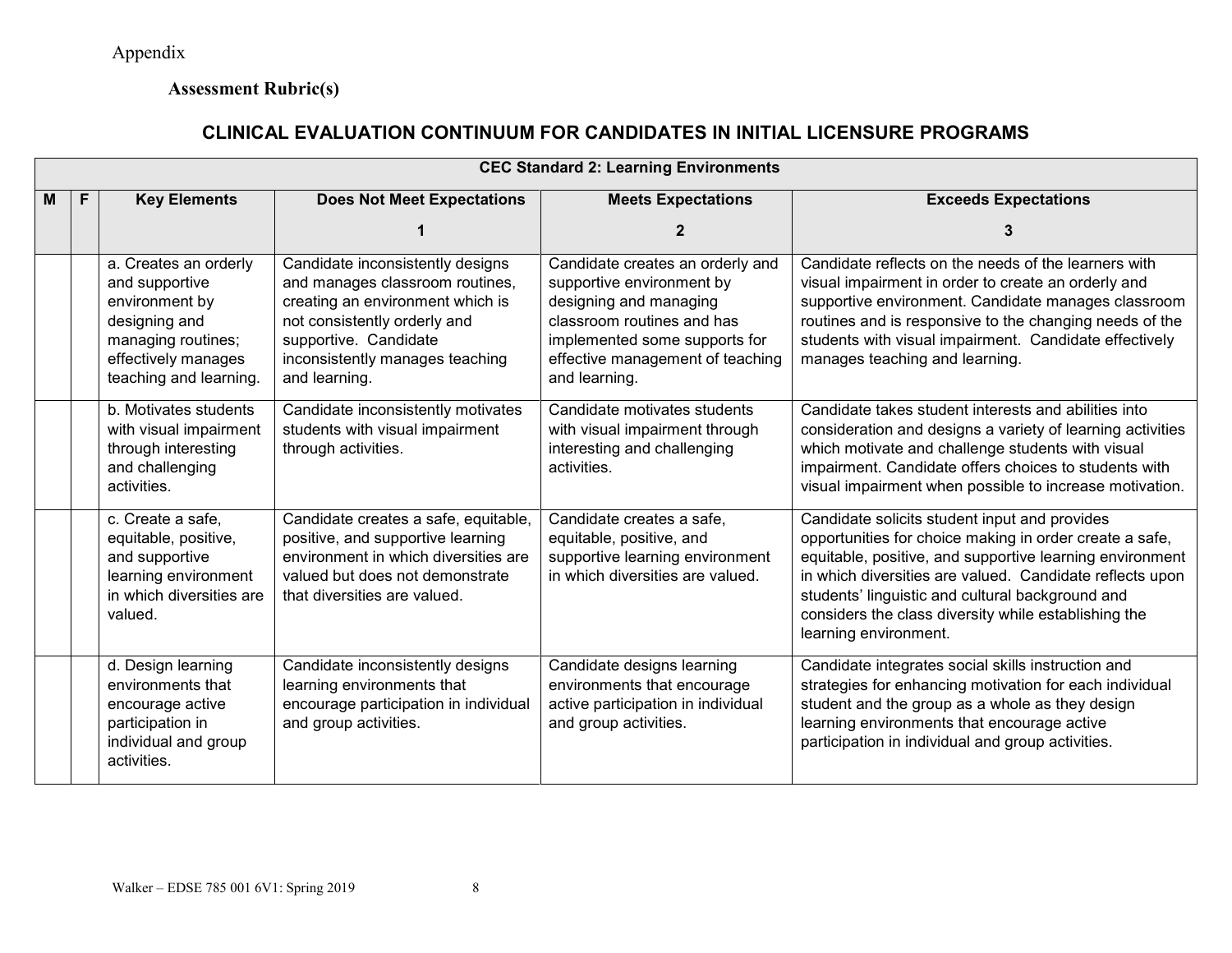|   |   |                                                                                                                                                                                         |                                                                                                                                                                                               | <b>CEC Standard 2: Learning Environments</b>                                                                                                                                           |                                                                                                                                                                                                                                                                                                                                   |
|---|---|-----------------------------------------------------------------------------------------------------------------------------------------------------------------------------------------|-----------------------------------------------------------------------------------------------------------------------------------------------------------------------------------------------|----------------------------------------------------------------------------------------------------------------------------------------------------------------------------------------|-----------------------------------------------------------------------------------------------------------------------------------------------------------------------------------------------------------------------------------------------------------------------------------------------------------------------------------|
| M | F | <b>Key Elements</b>                                                                                                                                                                     | <b>Does Not Meet Expectations</b>                                                                                                                                                             | <b>Meets Expectations</b>                                                                                                                                                              | <b>Exceeds Expectations</b>                                                                                                                                                                                                                                                                                                       |
|   |   |                                                                                                                                                                                         |                                                                                                                                                                                               | $\overline{2}$                                                                                                                                                                         | 3                                                                                                                                                                                                                                                                                                                                 |
|   |   | e. Modifies the<br>learning environment<br>to manage behaviors,<br>time, space, and<br>materials to keep<br>students with visual<br>impairment<br>productively involved<br>in learning. | Candidate fails to modify the<br>learning environment to manage<br>behaviors, time, space, and<br>materials to keep students with<br>visual impairments productively<br>involved in learning. | Candidate modifies the learning<br>environment to manage<br>behaviors, time, space, and<br>materials to keep students with<br>visual impairments productively<br>involved in learning. | Candidate modifies the learning environment to manage<br>behaviors, time, space, and materials to keep students<br>with visual impairments productively involved in<br>learning. Candidate establishes clear classroom<br>procedures, discourages disruptions, and promotes<br>interaction with students with visual impairments. |
|   |   | f. Demonstrates the<br>ability to manage two<br>or more classroom<br>activities<br>simultaneously, with<br>evidence of attention<br>to each.                                            | Candidate demonstrates the ability<br>to manage two or more classroom<br>activities simultaneously but fails to<br>provide attention to each.                                                 | Candidate demonstrates the<br>ability to manage two or more<br>classroom activities<br>simultaneously, with evidence of<br>attention to each.                                          | Candidate demonstrates the ability to manage two or<br>more classroom activities simultaneously, with evidence<br>of attention to each. Candidate moves easily from one<br>activity to the other, making adaptations as necessary to<br>ensure student success.                                                                   |
|   |   | g. Uses effective and<br>varied behavior<br>management<br>strategies and handles<br>disruptive or<br>destructive behavior<br>firmly and fairly.                                         | Candidate is ineffective in using<br>behavior management strategies to<br>handle disruptive or destructive<br>behavior.                                                                       | Candidate uses effective and<br>varied behavior management<br>strategies and handles disruptive<br>or destructive behavior firmly and<br>fairly.                                       | Candidate plans and implements individualized<br>behavior plans which include effective and varied<br>behavior management strategies and handles disruptive<br>or destructive behavior firmly and fairly.                                                                                                                         |
|   |   | h. Communicates high<br>expectations while<br>respecting individual<br>differences and<br>cultural diversity.                                                                           | Candidate fails to communicate<br>high expectations for all students<br>with visual impairment.                                                                                               | Candidate promotes appropriate<br>student behavior through clear<br>communication of high<br>expectations for all students with<br>visual impairment.                                  | Candidate communicates high expectations; develops<br>an awareness of student behavior within the context of<br>student background and cultural diversity.                                                                                                                                                                        |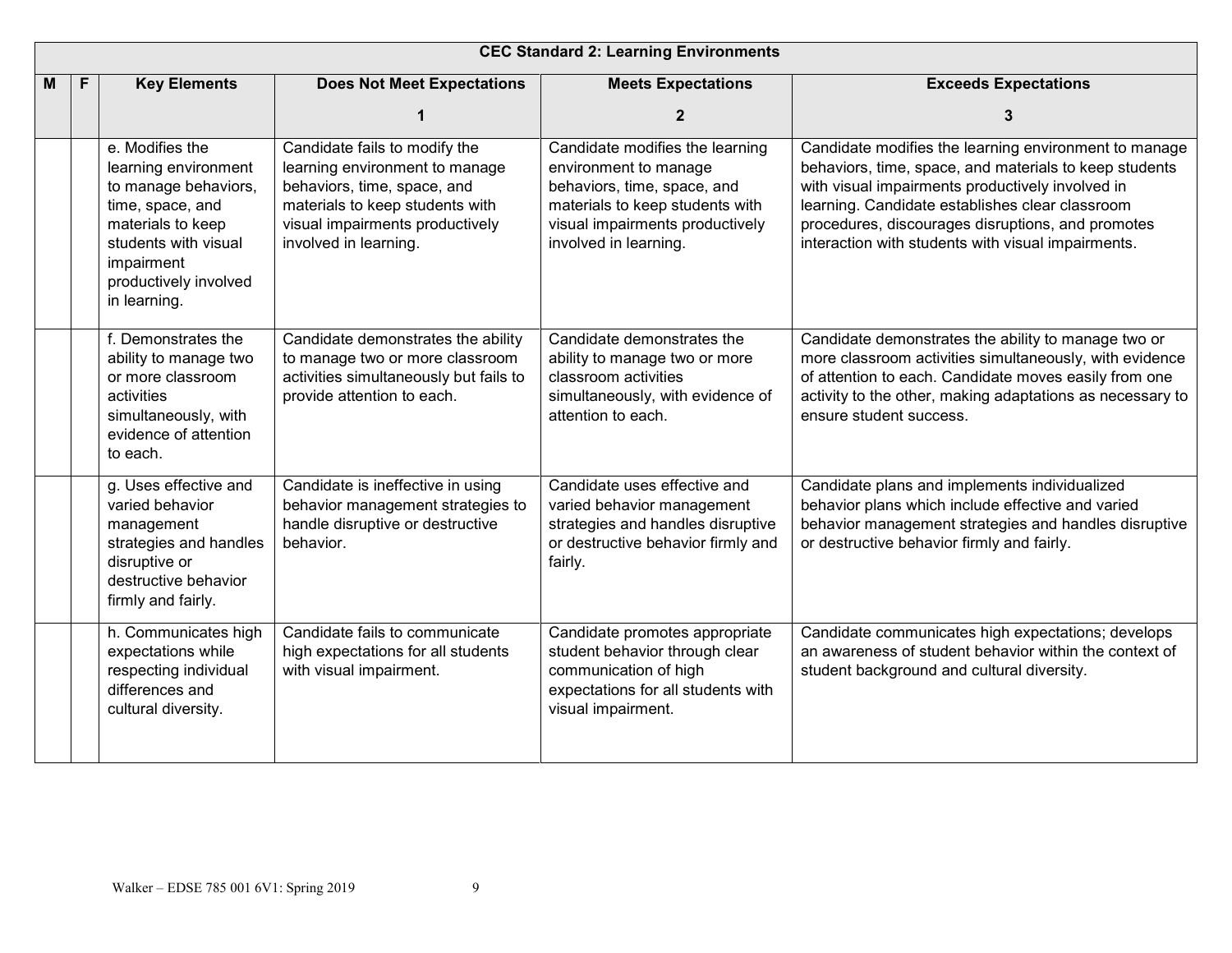|   | <b>CEC Standard 2: Learning Environments</b> |                                                                                                                                             |                                                                                                                                                                                                          |                                                                                                                                                 |                                                                                                                                                                                                                                                                                                                                                                             |  |
|---|----------------------------------------------|---------------------------------------------------------------------------------------------------------------------------------------------|----------------------------------------------------------------------------------------------------------------------------------------------------------------------------------------------------------|-------------------------------------------------------------------------------------------------------------------------------------------------|-----------------------------------------------------------------------------------------------------------------------------------------------------------------------------------------------------------------------------------------------------------------------------------------------------------------------------------------------------------------------------|--|
| M |                                              | <b>Key Elements</b>                                                                                                                         | <b>Does Not Meet Expectations</b>                                                                                                                                                                        | <b>Meets Expectations</b>                                                                                                                       | <b>Exceeds Expectations</b>                                                                                                                                                                                                                                                                                                                                                 |  |
|   |                                              |                                                                                                                                             |                                                                                                                                                                                                          |                                                                                                                                                 |                                                                                                                                                                                                                                                                                                                                                                             |  |
|   |                                              | i. Uses the least<br>intensive behavior<br>management strategy<br>consistent with the<br>needs of the individual<br>with visual impairment. | Candidate uses behavior<br>management strategies which do<br>not meet the needs of the individual<br>with visual impairment.                                                                             | Candidate uses the least<br>intensive behavior management<br>strategy consistent with the needs<br>of the individual with visual<br>impairment. | Candidate gathers background information on the<br>individual with visual impairment and reflects upon this<br>information in order to determine the most appropriate<br>least intensive behavior management strategy.<br>Candidate implements this strategy, makes<br>modifications as needed, and reflects on the efficacy of<br>the strategy following the intervention. |  |
|   |                                              | . Establishes and<br>maintains rapport with<br>individuals with and<br>without visual<br>impairment.                                        | Candidate inconsistently<br>demonstrates caring, friendly<br>interactions with students with<br>visual impairment and fails to<br>develop a rapport with students with<br>and without visual impairment. | Candidate establishes caring,<br>friendly interaction with students<br>with visual impairment by<br>modeling respect for differences.           | Candidate evaluates and adjusts practice to maintain<br>caring, respectful, and equitable student relationships.                                                                                                                                                                                                                                                            |  |

|   | <b>CEC Standard 4: Assessment</b> |                                                                           |                                                                                                                                                                                                                   |                                                                                  |                                                                                                                                                                                                                  |  |  |
|---|-----------------------------------|---------------------------------------------------------------------------|-------------------------------------------------------------------------------------------------------------------------------------------------------------------------------------------------------------------|----------------------------------------------------------------------------------|------------------------------------------------------------------------------------------------------------------------------------------------------------------------------------------------------------------|--|--|
| M | F                                 | <b>Key Elements</b>                                                       | <b>Does Not Meet Expectations</b>                                                                                                                                                                                 | <b>Meets Expectations</b>                                                        | <b>Exceeds Expectations</b>                                                                                                                                                                                      |  |  |
|   |                                   |                                                                           |                                                                                                                                                                                                                   |                                                                                  |                                                                                                                                                                                                                  |  |  |
|   |                                   | a. Creates and<br>explains criteria for<br>assessing student<br>work.     | Candidate does not explain criteria<br>for assessing student work. Criteria<br>for assessing/monitoring student<br>progress. Criteria for assessment are<br>non-existent or inappropriate for the<br>lesson/task. | Candidate creates and<br>explains criteria for<br>assessing student work.        | Candidate chooses appropriate<br>assessment tools, communicates<br>criteria to students with visual<br>impairment and collaborative team,<br>confirms their understanding, and<br>applies criteria consistently. |  |  |
|   |                                   | b. Plans for using<br>various methods to<br>assess students'<br>learning. | Candidate fails to plan for using<br>various methods to assess students'<br>learning.                                                                                                                             | Candidate plans for<br>using various methods<br>to assess students'<br>learning. | Candidate plans for using various<br>evidence-based methods to assess<br>students' learning.                                                                                                                     |  |  |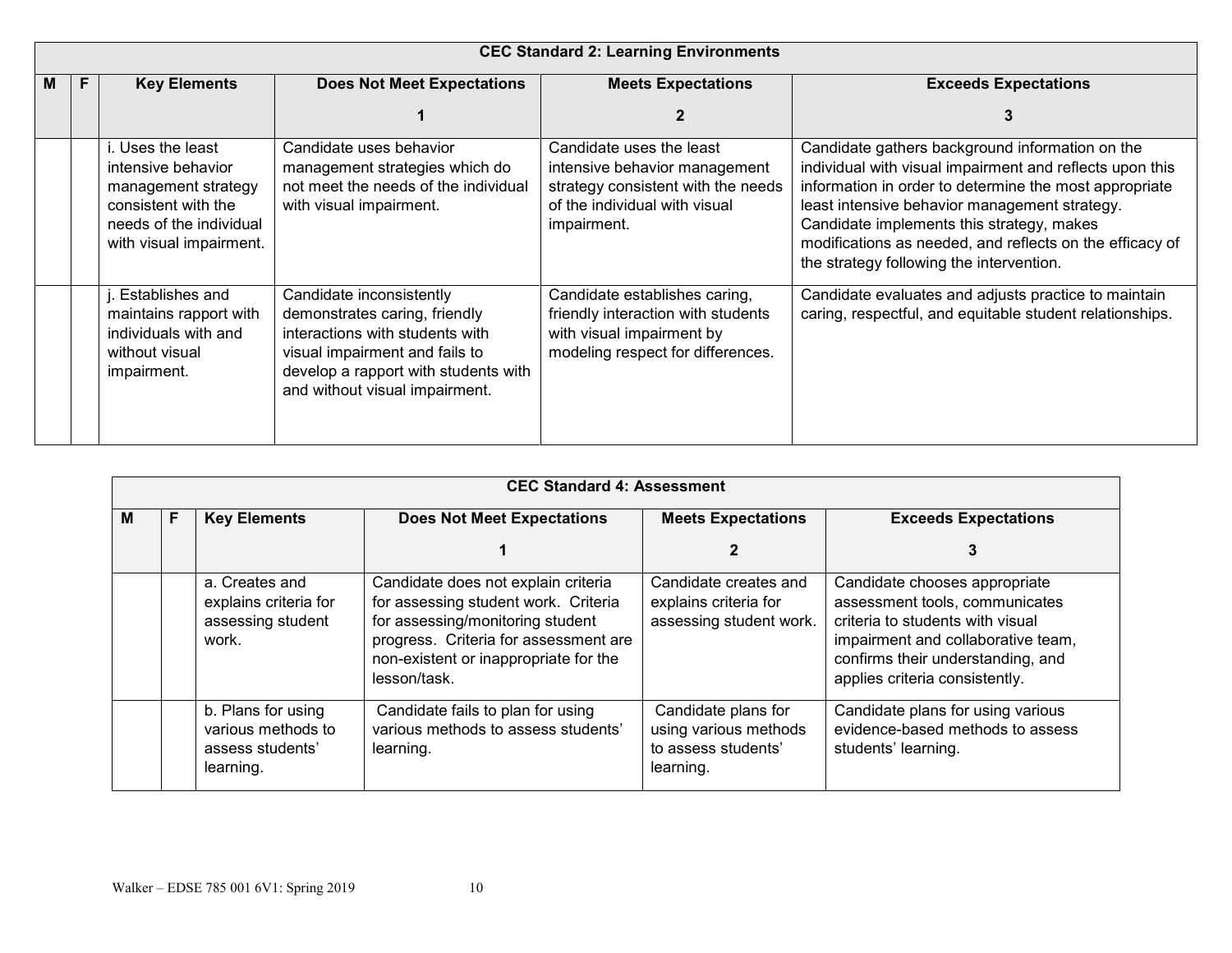|   |                                                                                                                                                                                                                                                                                  |                                                                                                                                           | <b>CEC Standard 4: Assessment</b>                                                                                                                   |                                                                                                                                                                                                                                                                      |                                                                                                                                                                                                                                                                                                                               |
|---|----------------------------------------------------------------------------------------------------------------------------------------------------------------------------------------------------------------------------------------------------------------------------------|-------------------------------------------------------------------------------------------------------------------------------------------|-----------------------------------------------------------------------------------------------------------------------------------------------------|----------------------------------------------------------------------------------------------------------------------------------------------------------------------------------------------------------------------------------------------------------------------|-------------------------------------------------------------------------------------------------------------------------------------------------------------------------------------------------------------------------------------------------------------------------------------------------------------------------------|
| M | F                                                                                                                                                                                                                                                                                | <b>Key Elements</b>                                                                                                                       | <b>Does Not Meet Expectations</b>                                                                                                                   | <b>Meets Expectations</b>                                                                                                                                                                                                                                            | <b>Exceeds Expectations</b>                                                                                                                                                                                                                                                                                                   |
|   |                                                                                                                                                                                                                                                                                  |                                                                                                                                           |                                                                                                                                                     | $\mathbf{2}$                                                                                                                                                                                                                                                         | 3                                                                                                                                                                                                                                                                                                                             |
|   |                                                                                                                                                                                                                                                                                  | c. Assesses for<br>understanding and<br>mastery through<br>observation of<br>students'<br>performance and<br>evaluation of their<br>work. | Candidate inconsistently assesses for<br>understanding and mastery through<br>observation of students' performance<br>and evaluation of their work. | Candidate assesses for<br>understanding and<br>mastery through<br>observation of students'<br>performance and<br>evaluation of their work.                                                                                                                           | Candidate plans and implements<br>ongoing assessments to check for<br>understanding and mastery of concepts<br>through observation of students'<br>performance and evaluation of their<br>work and clearly communicates their<br>assessment findings to the students<br>with visual impairment and other key<br>stakeholders. |
|   |                                                                                                                                                                                                                                                                                  | d. Involves and<br>guides students with<br>visual impairment in<br>assessing and<br>reflecting on their<br>own learning.                  | Candidate inconsistently involves and<br>guides students with visual<br>impairment in self-assessment of<br>learning.                               | Candidate involves and<br>guides students with<br>visual impairment in<br>assessing and reflecting<br>on their own learning.                                                                                                                                         | Candidate provides guidelines/tools for<br>students' self-reflection about work<br>progress, completion, and quality.                                                                                                                                                                                                         |
|   | e. Keeps records of<br>Candidate fails to keep records of<br>students' progress<br>students' progress or does not use<br>and problems and<br>student assessment data to make<br>uses data from<br>instructional decisions.<br>multiple sources to<br>assess student<br>learning. |                                                                                                                                           | Candidate keeps<br>records of students'<br>progress and problems<br>and uses data from<br>multiple sources to<br>assess student<br>learning.        | Candidate maintains records of<br>students' progress and reflects on<br>assessment outcomes for individual and<br>group learning to determine<br>appropriateness of methods, design of<br>assessment tools, clarity of criteria,<br>and/or need for additional data. |                                                                                                                                                                                                                                                                                                                               |
|   |                                                                                                                                                                                                                                                                                  | f. Develops or<br>modifies<br>individualized<br>assessment<br>strategies.                                                                 | Candidate fails to develop of modify<br>individualized assessment strategies.                                                                       | Candidate develops or<br>modifies individualized<br>assessment strategies.                                                                                                                                                                                           | Candidate develops, modifies, and<br>reflects upon individualized assessment<br>strategies in order to gather a variety of<br>data for instructional decision-making.                                                                                                                                                         |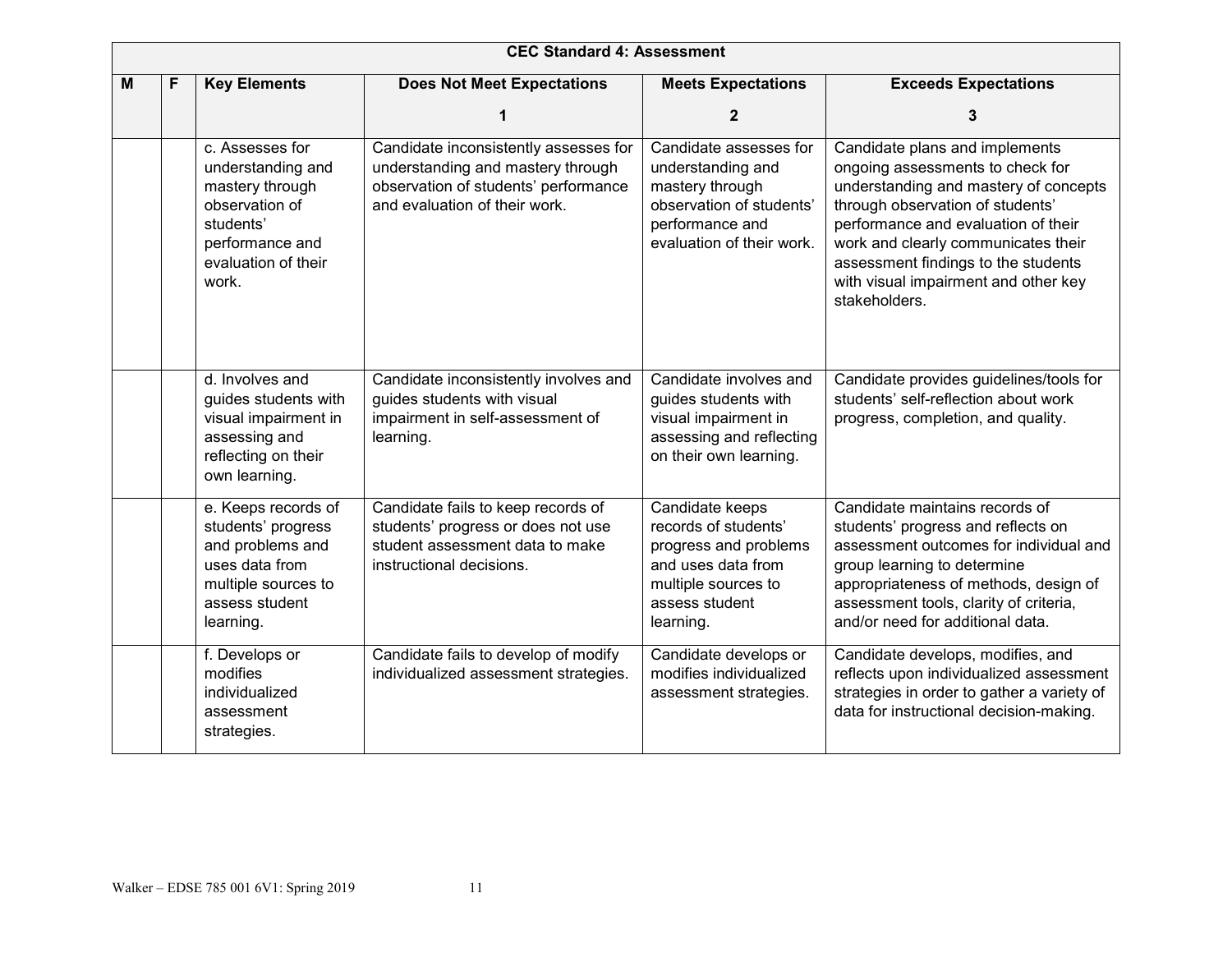|   | <b>CEC Standard 4: Assessment</b> |                                                                                                                                                                                                                                  |                                                                                                                                                                                                   |                                                                                                                                                                                                                                      |                                                                                                                                                                                                                                         |  |  |
|---|-----------------------------------|----------------------------------------------------------------------------------------------------------------------------------------------------------------------------------------------------------------------------------|---------------------------------------------------------------------------------------------------------------------------------------------------------------------------------------------------|--------------------------------------------------------------------------------------------------------------------------------------------------------------------------------------------------------------------------------------|-----------------------------------------------------------------------------------------------------------------------------------------------------------------------------------------------------------------------------------------|--|--|
| м | F.                                | <b>Key Elements</b>                                                                                                                                                                                                              | <b>Does Not Meet Expectations</b>                                                                                                                                                                 | <b>Meets Expectations</b>                                                                                                                                                                                                            | <b>Exceeds Expectations</b>                                                                                                                                                                                                             |  |  |
|   |                                   |                                                                                                                                                                                                                                  |                                                                                                                                                                                                   | 2                                                                                                                                                                                                                                    |                                                                                                                                                                                                                                         |  |  |
|   |                                   | g. Analyzes,<br>evaluates and<br>reflects on student<br>assessment data and<br>instruction and<br>monitors progress of<br>individuals with<br>exceptional learning<br>needs to improve<br>instructional practice<br>(summative). | Candidate reviews assessment data<br>and identifies links to current<br>instructional plans but fails to analyze<br>student assessment data or use the<br>data to improve instructional practice. | Candidate analyzes,<br>evaluates and reflects<br>on student assessment<br>data and instruction and<br>monitors progress of<br>individuals with<br>exceptional learning<br>needs to improve<br>instructional practice<br>(summative). | Candidate uses individual and group<br>progress data to reflect on teaching<br>effectiveness; identifies specific<br>adjustments needed to improve student<br>learning outcomes for all students with<br>visual impairment (summative). |  |  |
|   |                                   | h. Uses assessment<br>data to profile student<br>learning and guide<br>instruction<br>(formative).                                                                                                                               | Candidate does not use student<br>assessment data to make<br>instructional decisions (formative).                                                                                                 | Candidate uses<br>assessment data to<br>profile student learning<br>and guide instruction<br>(formative).                                                                                                                            | Candidate evaluates assessment data<br>to develop individual and group profiles<br>that reflect progress of all students with<br>visual impairment and addresses levels<br>of need and learning accomplishments<br>(formative).         |  |  |

| м | F | <b>Key Elements</b>                                                                                                                                                                       | Does Not Meet<br><b>Expectations</b>                                                                                                                                                                     | <b>Meets Expectations</b>                                                                                                                                                              | <b>Exceeds Expectations</b><br>3                                                                                                                                                               |
|---|---|-------------------------------------------------------------------------------------------------------------------------------------------------------------------------------------------|----------------------------------------------------------------------------------------------------------------------------------------------------------------------------------------------------------|----------------------------------------------------------------------------------------------------------------------------------------------------------------------------------------|------------------------------------------------------------------------------------------------------------------------------------------------------------------------------------------------|
|   |   |                                                                                                                                                                                           |                                                                                                                                                                                                          |                                                                                                                                                                                        |                                                                                                                                                                                                |
|   |   | a. Selects, adapts,<br>and implements a<br>variety of evidence-<br>based practices<br>validated for specific<br>characteristics of<br>learners with visual<br>impairment and<br>settings. | Candidate selects and<br>implements a variety<br>of evidence-based<br>practices but fails to<br>make adaptations that<br>promote student<br>understanding for all<br>students with visual<br>impairment. | Candidate selects, adapts, and<br>implements a variety of<br>evidence-based practices<br>validated for specific<br>characteristics of learners with<br>visual impairment and settings. | Candidate uses multiple evidence-based<br>strategies, resources, and technologies in<br>units of instruction that promote student<br>understanding for all students with visual<br>impairment. |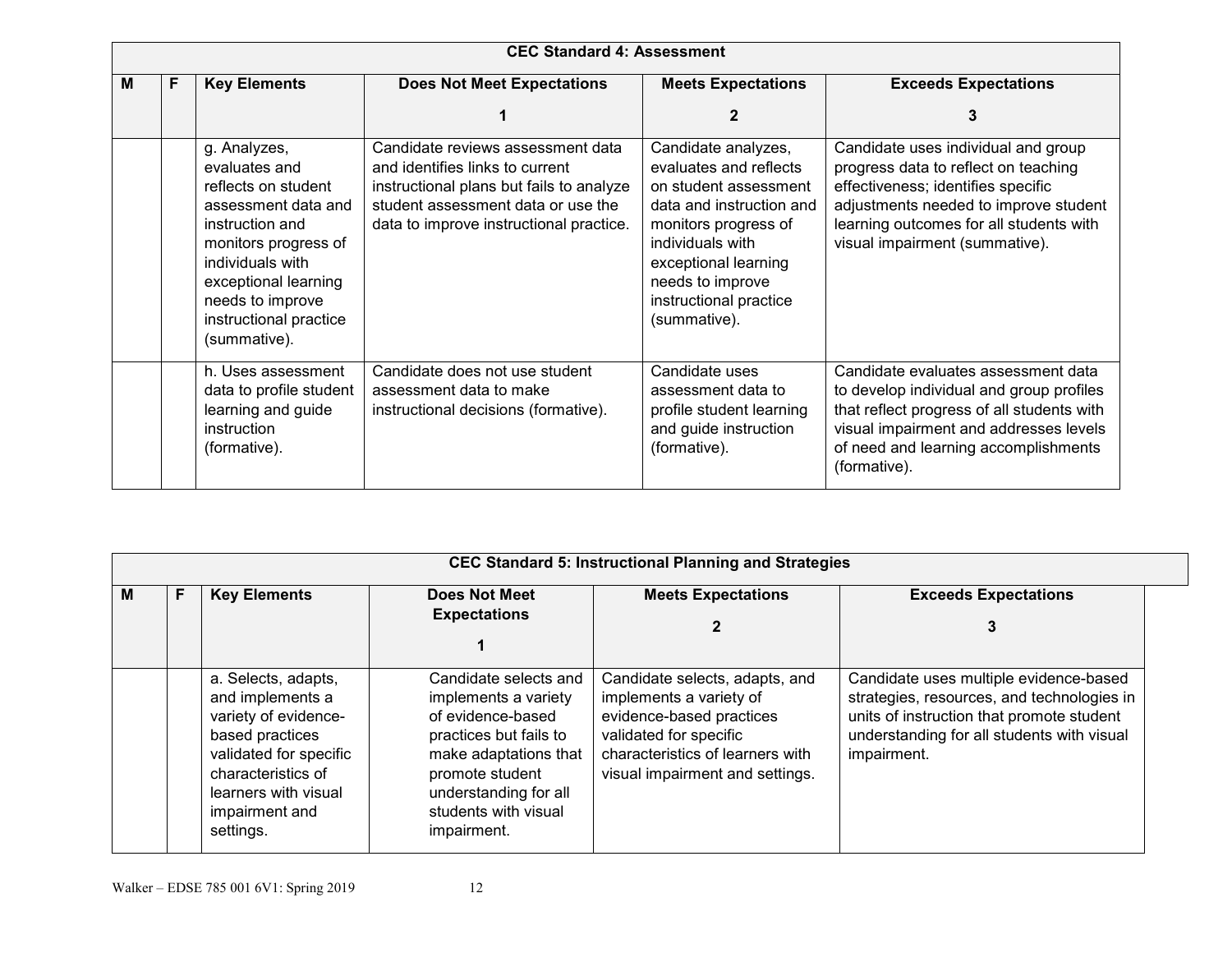| <b>CEC Standard 5: Instructional Planning and Strategies</b> |   |                                                                                                                                          |                                                                                                                                                     |                                                                                                                                                                                                                                                                   |                                                                                                                                                                                                                                                                                 |  |
|--------------------------------------------------------------|---|------------------------------------------------------------------------------------------------------------------------------------------|-----------------------------------------------------------------------------------------------------------------------------------------------------|-------------------------------------------------------------------------------------------------------------------------------------------------------------------------------------------------------------------------------------------------------------------|---------------------------------------------------------------------------------------------------------------------------------------------------------------------------------------------------------------------------------------------------------------------------------|--|
| M                                                            | F | <b>Key Elements</b>                                                                                                                      | <b>Does Not Meet</b><br><b>Expectations</b><br>1                                                                                                    | <b>Meets Expectations</b><br>$\overline{2}$                                                                                                                                                                                                                       | <b>Exceeds Expectations</b><br>3                                                                                                                                                                                                                                                |  |
|                                                              |   | b. Selects a variety of<br>learning experiences,<br>media and materials<br>to accommodate<br>different styles and<br>levels of learning. | Candidate selects only one<br>type of learning<br>experiences/adaptations,<br>media and materials including<br>technology.                          | Candidate selects a variety of<br>learning<br>experiences/adaptations, media<br>and materials (including<br>technology) to accommodate<br>different styles and levels of<br>learning.                                                                             | Candidate selects, adapts, and<br>implements a variety of learning<br>experiences/adaptations, media and<br>materials (including technology) to<br>accommodate different styles and levels<br>of learning.                                                                      |  |
|                                                              |   | c. Adapts pacing,<br>methods, and<br>materials utilizing<br>feedback from<br>students with visual<br>impairment.                         | Candidate inconsistently<br>adapts pacing, methods and<br>materials.                                                                                | Candidate adapts pacing,<br>methods, and materials utilizing<br>feedback from learners with<br>visual impairment and/or based<br>on performance data of learners<br>with visual impairment.                                                                       | Candidate reflects on the efficacy of<br>pacing, methods and materials and<br>makes adaptations as needed.                                                                                                                                                                      |  |
|                                                              |   | d. Provides<br>opportunities for<br>learners with visual<br>impairment to work<br>independently and in<br>cooperative groups.            | Candidate inconsistently<br>provides opportunities for<br>learners with visual<br>impairment to work<br>independently and in<br>cooperative groups. | Candidate provides opportunities<br>for learners with visual<br>impairment to work<br>independently and in cooperative<br>groups.                                                                                                                                 | Candidate provides structured<br>opportunities and provides formative<br>feedback to learners with visual<br>impairment to allow them to work<br>independently and in cooperative group.                                                                                        |  |
|                                                              |   | e. Encourages critical<br>thinking and problem<br>solving through<br>prompts, questioning,<br>and application.                           | Candidate inconsistently<br>provides prompts, questions<br>and application opportunities.                                                           | Candidate encourages critical<br>thinking and problem solving<br>through prompts, questioning,<br>and application. Strategies for<br>learners with additional<br>disabilities include self-<br>awareness skills, self-<br>management, and self-control<br>skills. | Candidate encourages critical thinking<br>and problem solving on a consistent<br>basis through prompts, questioning, and<br>application.<br>Strategies for learners with additional<br>disabilities include self-awareness skills,<br>self-management, and self-control skills. |  |
|                                                              |   | f. Demonstrates<br>competence in using<br>technology to<br>achieve instructional<br>objectives.                                          | Candidate fails to<br>demonstrate competence in<br>using technology to achieve<br>instructional objectives.                                         | Candidate demonstrates<br>competence in using technology<br>to achieve instructional<br>objectives.                                                                                                                                                               | Candidate demonstrates high levels of<br>skill in using technology to achieve<br>instructional objectives.                                                                                                                                                                      |  |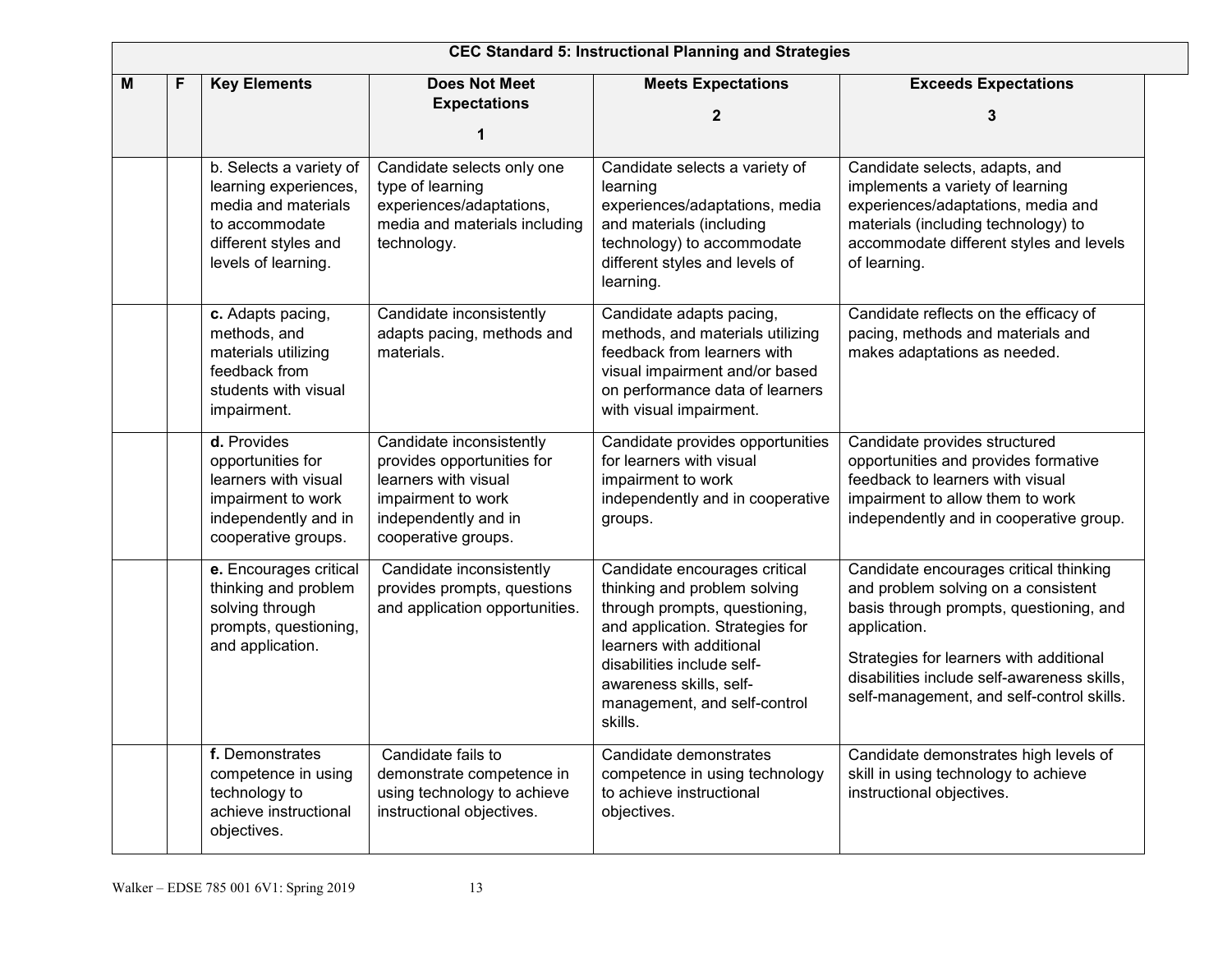| <b>CEC Standard 5: Instructional Planning and Strategies</b> |   |                                                                                                                                                          |                                                                                                                                                                    |                                                                                                                                                         |                                                                                                                                                                        |  |
|--------------------------------------------------------------|---|----------------------------------------------------------------------------------------------------------------------------------------------------------|--------------------------------------------------------------------------------------------------------------------------------------------------------------------|---------------------------------------------------------------------------------------------------------------------------------------------------------|------------------------------------------------------------------------------------------------------------------------------------------------------------------------|--|
| Μ                                                            | F | <b>Key Elements</b>                                                                                                                                      | <b>Does Not Meet</b><br><b>Expectations</b><br>1                                                                                                                   | <b>Meets Expectations</b><br>$\mathbf{2}$                                                                                                               | <b>Exceeds Expectations</b><br>3                                                                                                                                       |  |
|                                                              |   | g. Develops and<br>selects instructional<br>content, resources,<br>and strategies that<br>respond to cultural,<br>linguistic, and gender<br>differences. | Candidate does not develop<br>or select instructional content,<br>resources, and strategies that<br>respond to cultural, linguistic,<br>and gender differences.    | Candidate uses instructional<br>content, resources, and<br>strategies that respond to<br>cultural, linguistic, and gender<br>differences.               | Candidate uses instructional content,<br>resources, and strategies that respond to<br>cultural, linguistic, and gender differences<br>on a consistent basis            |  |
|                                                              |   | h. Uses strategies to<br>facilitate<br>maintenance and<br>generalization of<br>skills across learning<br>environments                                    | Candidate does not use<br>strategies to facilitate<br>maintenance and<br>generalization of skills across<br>learning environments                                  | Candidate uses strategies to<br>facilitate maintenance and<br>generalization of skills across<br>learning environments                                  | Candidate uses multiple strategies to<br>facilitate maintenance and generalization<br>of skills across learning environments                                           |  |
|                                                              |   | i. Select and adapt<br>materials in Braille,<br>accessible print, and<br>other formats.                                                                  | Candidate does not select<br>and adapt materials in braille,<br>accessible print, and other<br>formats.                                                            | Candidate select and adapt<br>materials in braille, accessible<br>print, and other formats.                                                             | Candidate selects and adapts high<br>quality materials in braille, accessible<br>print, and other formats.                                                             |  |
|                                                              |   | j. Demonstrates use<br>of adaptive<br>technologies for<br>tactile learners with<br>visual impairment                                                     | Candidate fails to<br>demonstrate competence in<br>teaching use of braillewriter,<br>slate and stylus, and<br>computer technology to<br>produce Braille materials. | Candidate demonstrates<br>competence in teaching use of<br>braillewriter, slate and stylus,<br>and computer technology to<br>produce Braille materials. | Candidate demonstrates high-levels of<br>competence in teaching use of<br>braillewriter, slate and stylus, and<br>computer technology to produce Braille<br>materials. |  |
|                                                              |   | k. Teaches the use of<br>the abacus, talking<br>calculator, tactile<br>graphics, and<br>adapted science<br>equipment                                     | Candidate fails to<br>demonstrate competence in<br>teaching the use of abacus,<br>talking calculator, tactile<br>graphics, and adapted<br>science equipment.       | Candidate demonstrates<br>competence in teaching the use<br>of abacus, talking calculator,<br>tactile graphics, and adapted<br>science equipment.       | Candidate demonstrates high-level<br>competence in teaching the use of<br>abacus, talking calculator, tactile<br>graphics, and adapted science<br>equipment.           |  |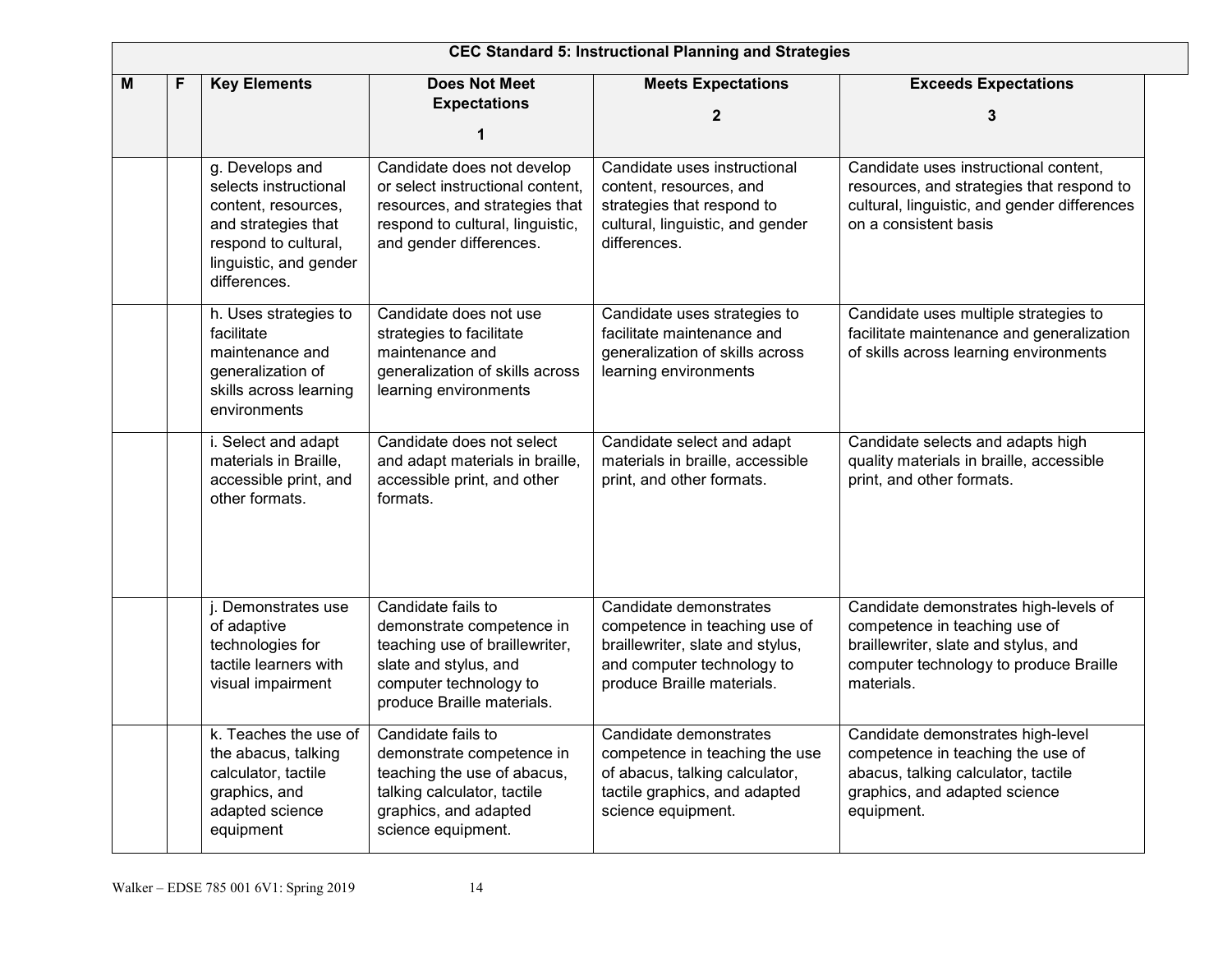|   | <b>CEC Standard 5: Instructional Planning and Strategies</b> |                                                                                                                                                                                                                                 |                                                                                                                                                                                                                                           |                                                                                                                                                                                                                            |                                                                                                                                                                                                                                                                                                        |  |  |  |  |  |
|---|--------------------------------------------------------------|---------------------------------------------------------------------------------------------------------------------------------------------------------------------------------------------------------------------------------|-------------------------------------------------------------------------------------------------------------------------------------------------------------------------------------------------------------------------------------------|----------------------------------------------------------------------------------------------------------------------------------------------------------------------------------------------------------------------------|--------------------------------------------------------------------------------------------------------------------------------------------------------------------------------------------------------------------------------------------------------------------------------------------------------|--|--|--|--|--|
| M |                                                              | <b>Key Elements</b>                                                                                                                                                                                                             | <b>Does Not Meet</b><br><b>Expectations</b><br>1                                                                                                                                                                                          | <b>Meets Expectations</b><br>$\mathbf{2}$                                                                                                                                                                                  | <b>Exceeds Expectations</b><br>З                                                                                                                                                                                                                                                                       |  |  |  |  |  |
|   |                                                              | I. Teaches literacy<br>skills to individuals<br>who have vision loss<br>as well as other<br>disabilities                                                                                                                        | Candidate fails to<br>demonstrate competence in<br>teaching literacy to students<br>with visual impairment.                                                                                                                               | Candidate demonstrates<br>competence in teaching literacy<br>skills to learners with vision loss,<br>including those with multiple<br>disabilities.                                                                        | Candidate takes a proactive role in<br>facilitating literacy instruction, drawing on<br>evidence based-practices and<br>collaborating with other team members to<br>meet the needs of students with visual<br>impairments and those who have other<br>disabilities.                                    |  |  |  |  |  |
|   |                                                              | m. Uses strategies to<br>support and enhance<br>communication skills<br>of individuals with<br>visual impairment.                                                                                                               | Candidate uses limited<br>strategies to support and<br>enhance communication skills<br>of individuals with visual<br>impairment.                                                                                                          | Candidate uses strategies to<br>support and enhance<br>communication skills of<br>individuals with visual<br>impairment.                                                                                                   | Candidate uses evidence based<br>strategies, appropriate technology,<br>including assistive technology, when<br>appropriate, and modeling to support and<br>enhance communication skills of<br>individuals with visual impairment.                                                                     |  |  |  |  |  |
|   |                                                              | n. Uses<br>communication<br>strategies and<br>resources to facilitate<br>understanding of<br>subject matter for<br>individuals with<br>exceptional learning<br>needs whose primary<br>language is not the<br>dominant language. | Candidate uses limited<br>strategies to individualize the<br>curriculum to facilitate<br>understanding of subject<br>matter for individuals with<br>exceptional learning needs<br>whose primary language is<br>not the dominant language. | Candidate uses communication<br>strategies and resources to<br>facilitate understanding of<br>subject matter for individuals with<br>exceptional learning needs<br>whose primary language is not<br>the dominant language. | Candidate uses evidence based<br>communication strategies, appropriate<br>technology, collaboration with ELL<br>teachers, and resources to facilitate<br>understanding of subject matter for<br>individuals with exceptional learning<br>needs whose primary language is not the<br>dominant language. |  |  |  |  |  |
|   |                                                              | o. Uses assessment<br>data from informal<br>reading inventories to<br>develop instructional<br>plans for learners<br>with visual<br>impairment.                                                                                 | Candidate develops<br>instructional plans for learners<br>with visual impairment without<br>taking assessment data from<br>informal reading inventories<br>into account.                                                                  | Candidate uses assessment<br>data from informal reading<br>inventories to develop<br>instructional plans for learners<br>with visual impairment.                                                                           | Candidate uses assessment data from<br>informal reading inventories and current<br>evidence based practices to develop<br>instructional plans for learners with visual<br>impairment.                                                                                                                  |  |  |  |  |  |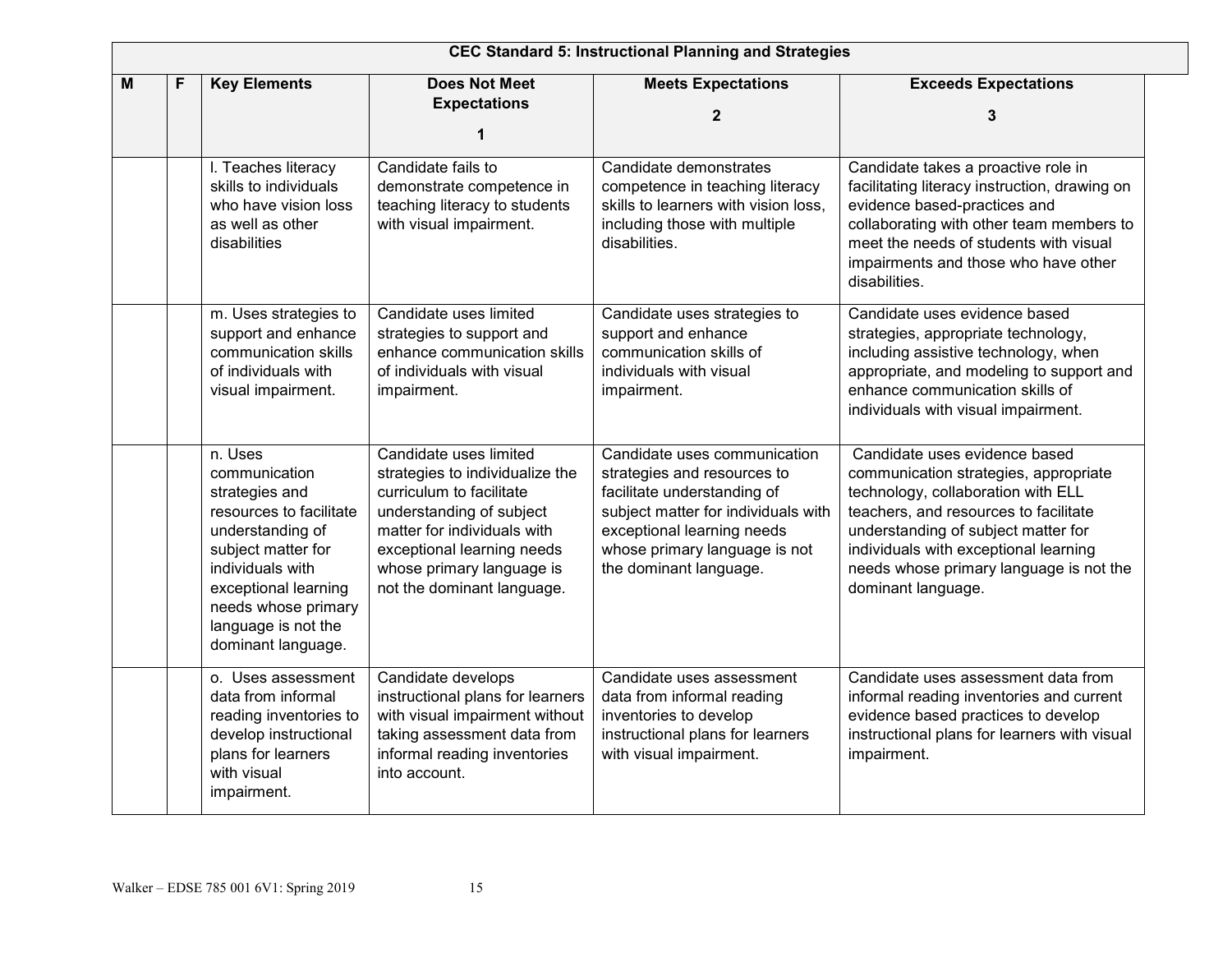| <b>CEC Standard 5: Instructional Planning and Strategies</b> |  |                                                                                                                                                                                                                                                |                                                                                                                                                                                                       |                                                                                                                                                                                                                                              |                                                                                                                                                                                                                                                                                                                                                                                                   |  |  |  |
|--------------------------------------------------------------|--|------------------------------------------------------------------------------------------------------------------------------------------------------------------------------------------------------------------------------------------------|-------------------------------------------------------------------------------------------------------------------------------------------------------------------------------------------------------|----------------------------------------------------------------------------------------------------------------------------------------------------------------------------------------------------------------------------------------------|---------------------------------------------------------------------------------------------------------------------------------------------------------------------------------------------------------------------------------------------------------------------------------------------------------------------------------------------------------------------------------------------------|--|--|--|
| M<br>F                                                       |  | <b>Key Elements</b>                                                                                                                                                                                                                            | <b>Does Not Meet</b><br><b>Expectations</b>                                                                                                                                                           | <b>Meets Expectations</b><br>2                                                                                                                                                                                                               | <b>Exceeds Expectations</b><br>3                                                                                                                                                                                                                                                                                                                                                                  |  |  |  |
|                                                              |  | p. Uses a variety of<br>research-based<br>educational practices<br>and curriculum<br>guidelines to develop<br>units and lesson<br>plans that meet the<br>developmental and<br>academic needs of<br>diverse learners with<br>visual impairment. | Candidate employs<br>educational practices that are<br>not research-based and<br>develops units and lesson<br>plans that fail to meet the<br>needs of the diverse learners<br>with visual impairment. | Candidate uses a variety of<br>research-based educational<br>practices and curriculum<br>guidelines to develop units and<br>lesson plans that meet the<br>developmental and academic<br>needs of diverse learners with<br>visual impairment. | Candidate uses a wide variety of<br>materials and resources to access and<br>build upon students' prior knowledge,<br>interests, instructional and linguistic<br>needs to extend student understanding.<br>Candidate reflects on educational<br>practices and makes changes to those<br>practices based upon research base as<br>well as knowledge of students' diverse<br>needs and experiences. |  |  |  |
|                                                              |  | q. Sequence,<br>implement, and<br>evaluate<br>individualized<br>learning objectives                                                                                                                                                            | Candidate plans a sequence<br>of activities which is not<br>focused on individualized<br>learning objective(s).                                                                                       | Candidate plans a sequence of<br>activities, which are focused on<br>individualized learning<br>objective(s).                                                                                                                                | Candidate plans a sequence of activities<br>which is focused on individualized<br>learning objective(s) and builds off of<br>students' prior knowledge, life<br>experiences and interests.                                                                                                                                                                                                        |  |  |  |
|                                                              |  | r. Facilitates learning<br>experiences that<br>incorporate self-<br>direction, interaction,<br>choice, and<br>consideration of<br>multiple perspectives                                                                                        | Candidate is overly directive<br>in class, misses most<br>opportunities for students with<br>visual impairment to learn<br>self-direction, make choices,<br>and share their perspectives.             | Candidate facilitates learning<br>experiences that incorporate<br>self-direction, interaction, choice,<br>and consideration of multiple<br>perspectives.                                                                                     | Candidate analyzes the effectiveness of<br>student interactions during learning<br>experiences and incorporates self-<br>directed activities appropriate for the<br>cognitive and social development and<br>skill set of students with visual<br>impairment.                                                                                                                                      |  |  |  |
|                                                              |  | s. Gathers, creates,<br>and organizes<br>materials and<br>equipment in<br>advance.                                                                                                                                                             | Candidate uses class time to<br>gather and organize materials<br>due to their inability to<br>prepare in advance.                                                                                     | Candidate gathers, creates, and<br>organizes materials and<br>equipment in advance.                                                                                                                                                          | Candidate gathers a variety of materials<br>and equipment in advance of class and<br>uses instructional assessments to make<br>decisions about which materials are most<br>appropriate for each individual with<br>exceptional learning needs.                                                                                                                                                    |  |  |  |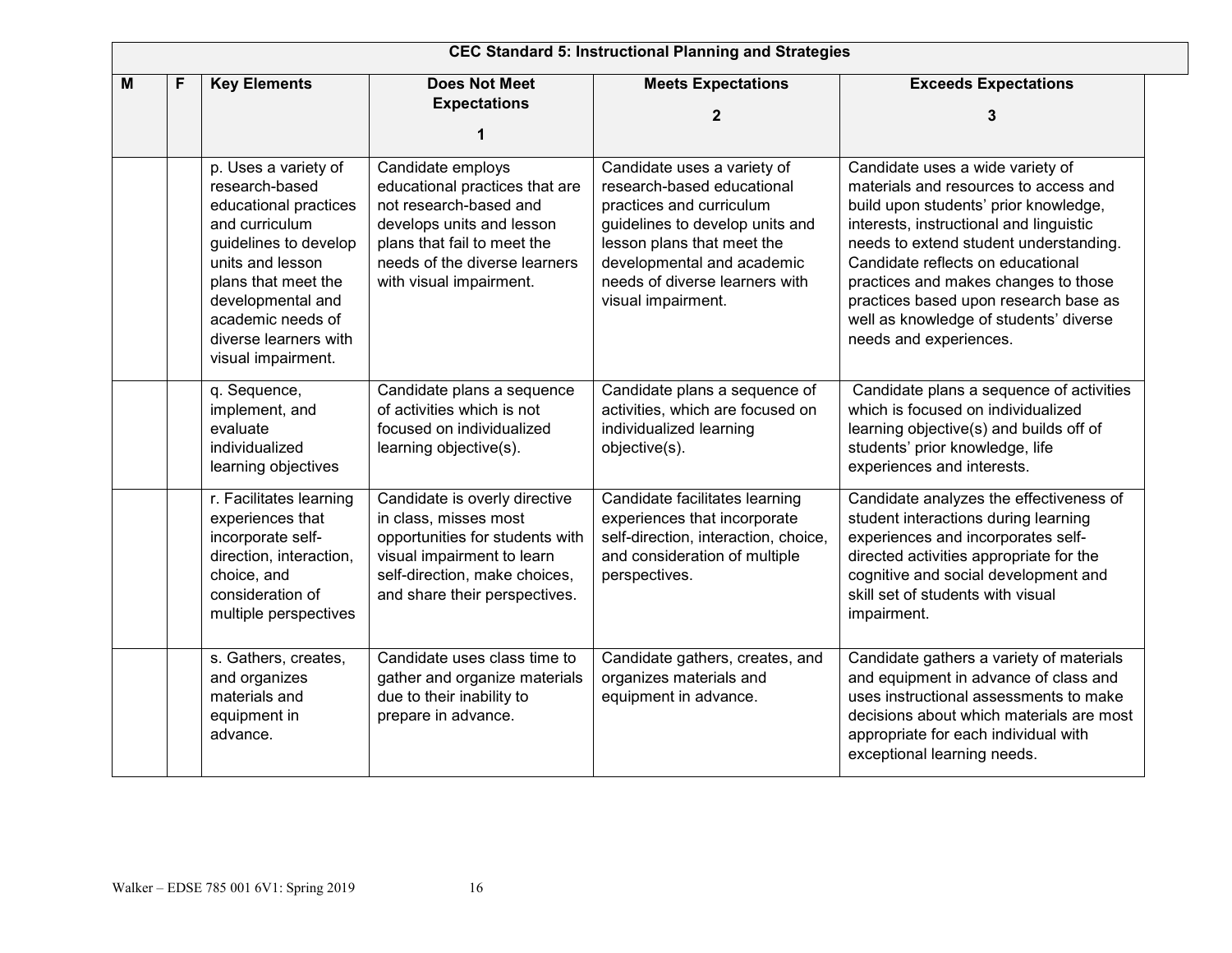|   | <b>CEC Standard 5: Instructional Planning and Strategies</b> |                                                                                                                                               |                                                                                                              |                                                                                                                                                |                                                                                                                                                                                                                                                                                                                    |  |  |  |  |
|---|--------------------------------------------------------------|-----------------------------------------------------------------------------------------------------------------------------------------------|--------------------------------------------------------------------------------------------------------------|------------------------------------------------------------------------------------------------------------------------------------------------|--------------------------------------------------------------------------------------------------------------------------------------------------------------------------------------------------------------------------------------------------------------------------------------------------------------------|--|--|--|--|
| M | F                                                            | <b>Key Elements</b>                                                                                                                           | <b>Does Not Meet</b><br><b>Expectations</b><br>1                                                             | <b>Meets Expectations</b><br>$\mathbf{2}$                                                                                                      | <b>Exceeds Expectations</b><br>3                                                                                                                                                                                                                                                                                   |  |  |  |  |
|   |                                                              | t. Incorporates and<br>implements<br>instructional and<br>assistive technology<br>into the educational<br>program.                            | Candidate fails to incorporate<br>instructional and assistive<br>technology into the<br>educational program. | Candidate incorporates and<br>implements instructional and<br>assistive technology into the<br>educational program.                            | Candidate incorporates and implements<br>a variety of instructional and assistive<br>technology into the educational program<br>on a daily basis to meet the needs of<br>individuals with visual impairment.                                                                                                       |  |  |  |  |
|   |                                                              | u. Evaluates and<br>modifies instructional<br>practices in response<br>to ongoing<br>assessment data.                                         | Candidate fails to use<br>assessment data to make<br>instructional decisions.                                | Candidate evaluates and<br>modifies instructional practices in<br>response to ongoing assessment<br>data.                                      | Candidate evaluates assessment data to<br>develop individual and group profiles that<br>reflect progress of all students with visual<br>impairment and addresses levels of need<br>and learning accomplishments.                                                                                                   |  |  |  |  |
|   |                                                              | v. Provides<br>opportunities for<br>learners with visual<br>impairment to<br>participate actively<br>and successfully at<br>different levels. | Candidate provides only one<br>level of instruction for the<br>entire class and/or caseload.                 | Candidate provides opportunities<br>for learners with visual<br>impairment to participate actively<br>and successfully at different<br>levels. | Candidate evaluates assessment data to<br>develop individual profile that reflects<br>progress of all students with visual<br>impairment and uses these profiles to<br>design and provide opportunities for<br>learners with visual impairment to<br>participate actively and successfully at<br>different levels. |  |  |  |  |
|   |                                                              | w. Use functional<br>assessments to<br>develop intervention<br>plans.                                                                         | Candidate develops<br>intervention plans without the<br>use of data from functional<br>assessments.          | Candidate uses functional<br>assessments to develop<br>intervention plans.                                                                     | Candidate uses multiple data points<br>including functional assessment to<br>develop intervention plans.                                                                                                                                                                                                           |  |  |  |  |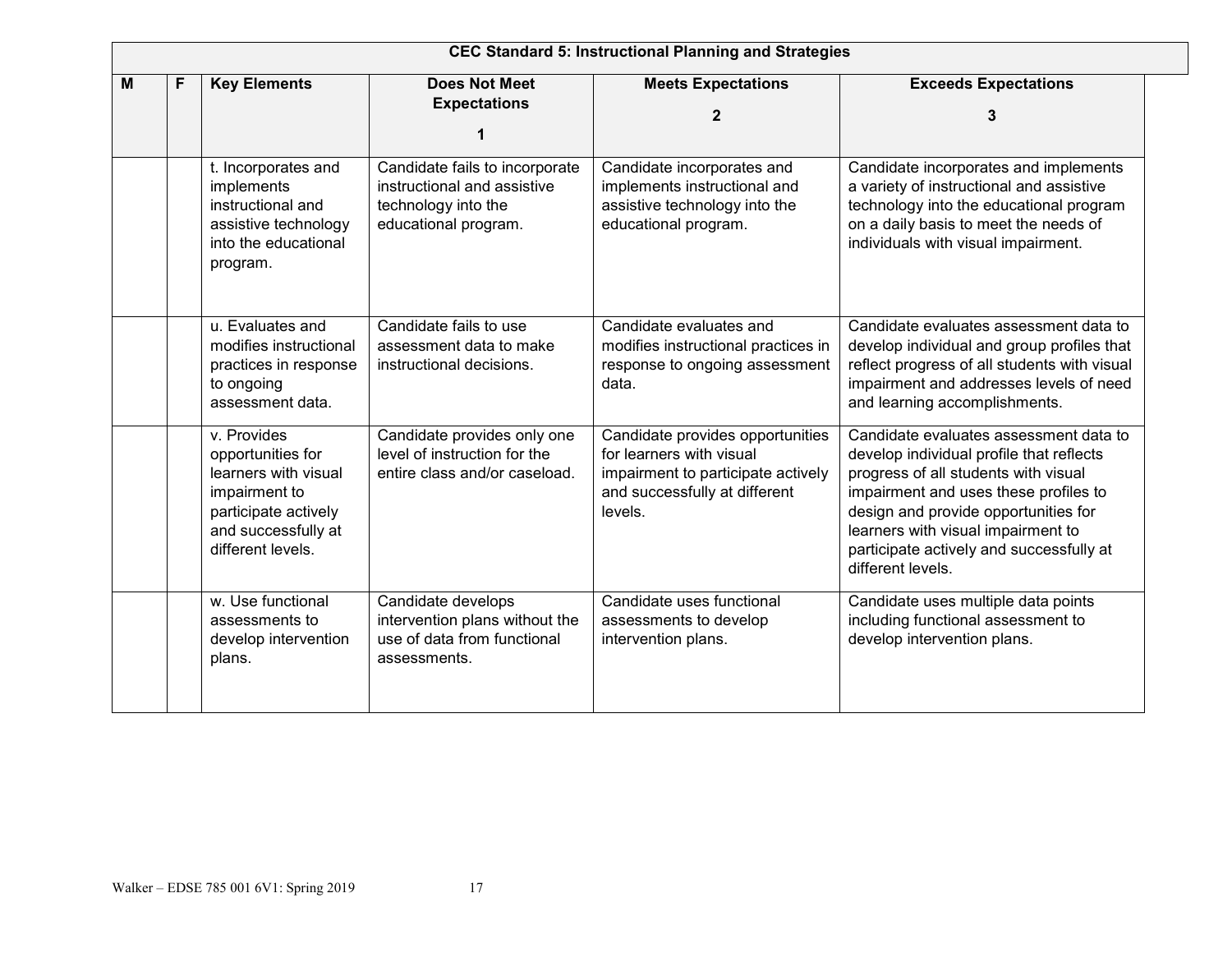| <b>CEC Standard 6: Professional Learning and Ethical Practice</b> |                                                                                                                                                          |                                                                                                                                                                                                     |                                                                                                                                                           |                                                                                                                                                                                                                                     |  |  |  |
|-------------------------------------------------------------------|----------------------------------------------------------------------------------------------------------------------------------------------------------|-----------------------------------------------------------------------------------------------------------------------------------------------------------------------------------------------------|-----------------------------------------------------------------------------------------------------------------------------------------------------------|-------------------------------------------------------------------------------------------------------------------------------------------------------------------------------------------------------------------------------------|--|--|--|
| M                                                                 | <b>Key Elements</b><br>F                                                                                                                                 | <b>Does Not Meet Expectations</b>                                                                                                                                                                   | <b>Meets Expectations</b>                                                                                                                                 | <b>Exceeds Expectations</b>                                                                                                                                                                                                         |  |  |  |
|                                                                   |                                                                                                                                                          | 1                                                                                                                                                                                                   | $\overline{2}$                                                                                                                                            | 3                                                                                                                                                                                                                                   |  |  |  |
|                                                                   | a. Exhibits a<br>commitment to<br>professional<br>standards associated<br>with their areas of<br>expertise.                                              | Candidate fails to provide<br>evidence that professional<br>standards have been integrated<br>into work with students with<br>visual impairment.                                                    | Candidate exhibits a<br>commitment to professional<br>standards associated with their<br>areas of expertise.                                              | Candidate extends own<br>professional practice by<br>reflecting on professional<br>literature or by being a member<br>of a professional organization or<br>by attending professional<br>workshops, seminars, and/or<br>conferences. |  |  |  |
|                                                                   | b. Demonstrates<br>courtesy and caring in<br>relationships with<br>students with visual<br>impairment.                                                   | Candidate fails to build<br>relationships with the students<br>with visual impairment,<br>maintaining too much distance<br>or demonstrating a lack of<br>courtesy and caring.                       | Candidate demonstrates<br>courtesy and caring in<br>relationships with students with<br>visual impairment.                                                | Candidate consistently exhibits<br>appropriate rapport, courtesy<br>and caring in relationship with<br>students with visual impairment<br>based on reflection.                                                                      |  |  |  |
|                                                                   | c. Supports learning<br>environments that<br>encourage the<br>academic, social, and<br>professional growth of<br>all students with<br>visual impairment. | Candidate fails to provide<br>evidence that they have<br>considered the different<br>abilities, needs, learning styles,<br>and cultures of students with<br>visual impairment in classroom<br>work. | Candidate supports learning<br>environments that encourage<br>the academic, social, and<br>professional growth of all<br>students with visual impairment. | Candidate reflects on work with<br>students to determine how well<br>a positive learning environment<br>was created and considers<br>different approaches to meeting<br>the needs of students with<br>visual impairment.            |  |  |  |
|                                                                   | d. Guides student<br>behavior and moral<br>development through<br>an emphasis on<br>personal<br>responsibility for the<br>common good.                   | Candidate does not emphasize<br>personal responsibility and fails<br>to guide student behavior and<br>moral development.                                                                            | Candidate guides student<br>behavior and moral<br>development through an<br>emphasis on personal<br>responsibility for the common<br>good.                | Candidate guides student<br>behavior and moral<br>development through an<br>emphasis on personal<br>responsibility for the common<br>good and models this<br>responsibility for the class<br>through their daily actions.           |  |  |  |
|                                                                   | e. Presents content<br>accurately and<br>instructions clearly.                                                                                           | Candidate presents content<br>inaccurately and instructions in<br>an unclear manner.                                                                                                                | Candidate presents content<br>accurately and instructions<br>clearly.                                                                                     | Candidate presents content<br>accurately and instructions<br>clearly using a variety of<br>presentation modalities.                                                                                                                 |  |  |  |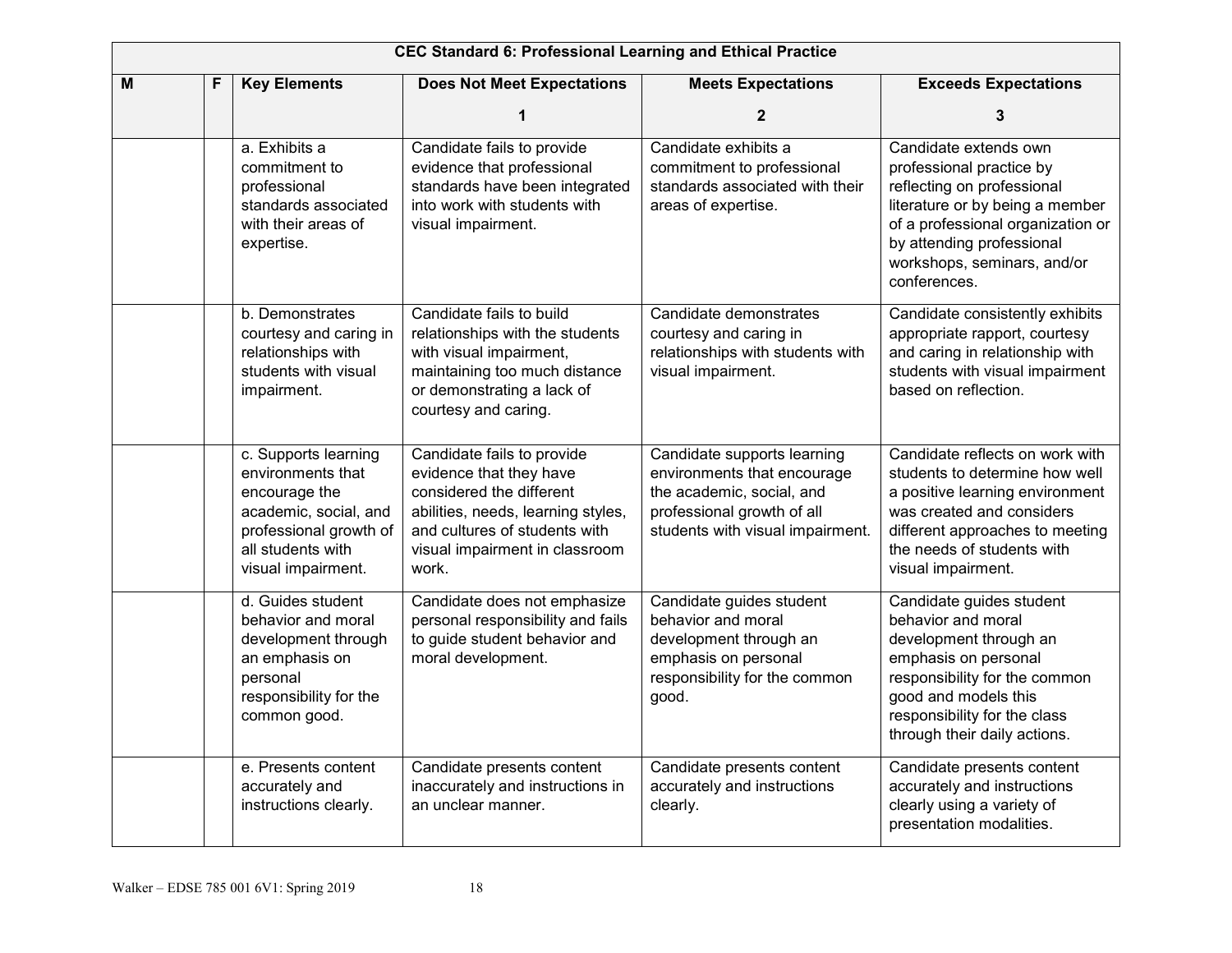|   | <b>CEC Standard 6: Professional Learning and Ethical Practice</b> |                                                                                                  |                                                                                                                                                          |                                                                                                                           |                                                                                                                                                                                                                                                                                        |  |  |  |
|---|-------------------------------------------------------------------|--------------------------------------------------------------------------------------------------|----------------------------------------------------------------------------------------------------------------------------------------------------------|---------------------------------------------------------------------------------------------------------------------------|----------------------------------------------------------------------------------------------------------------------------------------------------------------------------------------------------------------------------------------------------------------------------------------|--|--|--|
| M | F                                                                 | <b>Key Elements</b>                                                                              | <b>Does Not Meet Expectations</b>                                                                                                                        | <b>Meets Expectations</b>                                                                                                 | <b>Exceeds Expectations</b>                                                                                                                                                                                                                                                            |  |  |  |
|   |                                                                   |                                                                                                  |                                                                                                                                                          | $\mathbf{2}$                                                                                                              | 3                                                                                                                                                                                                                                                                                      |  |  |  |
|   |                                                                   | f. Demonstrates<br>growth and<br>dissemination of<br>professional<br>knowledge and skills.       | Candidate fails to demonstrate<br>growth of professional<br>knowledge and skills.                                                                        | Candidate demonstrates growth<br>and dissemination of<br>professional knowledge and<br>skills.                            | Candidate accepts constructive<br>criticism, and demonstrates<br>growth and dissemination of<br>professional knowledge and<br>skills.                                                                                                                                                  |  |  |  |
|   |                                                                   | g. Reflect on one's<br>practice to improve<br>instruction and guide<br>professional growth       | Candidate displays no evidence<br>of the ability or willingness to<br>reflect on effectiveness, is<br>unaware of effectiveness or<br>student learning.   | Candidate reflects on his/her<br>professional practice, including<br>personal teaching and learning<br>style.             | Candidate reflects upon,<br>interprets, and communicates<br>evidence of one's own<br>effectiveness as a teacher,<br>including evidence of success<br>in fostering student progress in<br>learning. Candidate uses<br>evidence of effectiveness in<br>planning for further instruction. |  |  |  |
|   |                                                                   | h. Practices within<br>one's skill limits and<br>obtains assistance as<br>needed.                | Candidate refuses to obtain<br>assistance when needed and<br>practices beyond his or her skill<br>limit.                                                 | Candidate engages in reflective<br>practice (practices within one's<br>skill limits and obtains<br>assistance as needed). | Candidate actively seeks<br>feedback and constructive<br>criticism in the classroom and<br>engages in reflective practice<br>(practices within one's skill<br>limits and obtains assistance as<br>needed).                                                                             |  |  |  |
|   |                                                                   | i. Demonstrates<br>responsibility,<br>dependability,<br>flexibility, and a<br>positive attitude. | Candidate is late to meetings,<br>misses deadlines or needs to<br>be reminded often of<br>obligations. Candidate<br>demonstrates a negative<br>attitude. | Candidate demonstrates<br>responsibility, dependability,<br>flexibility, and a positive<br>attitude.                      | Candidate reflects on ability to<br>meet expectations, plans and<br>carries out tasks associated<br>with role promptly, and<br>consistently displays a positive<br>attitude.                                                                                                           |  |  |  |
|   |                                                                   | j. Observes school<br>policies and<br>procedures.                                                | Candidate violates school<br>policies and procedures.                                                                                                    | Candidate observes school<br>policies and procedures.                                                                     | Candidate consistently<br>observes and enforces school<br>policies and procedures.                                                                                                                                                                                                     |  |  |  |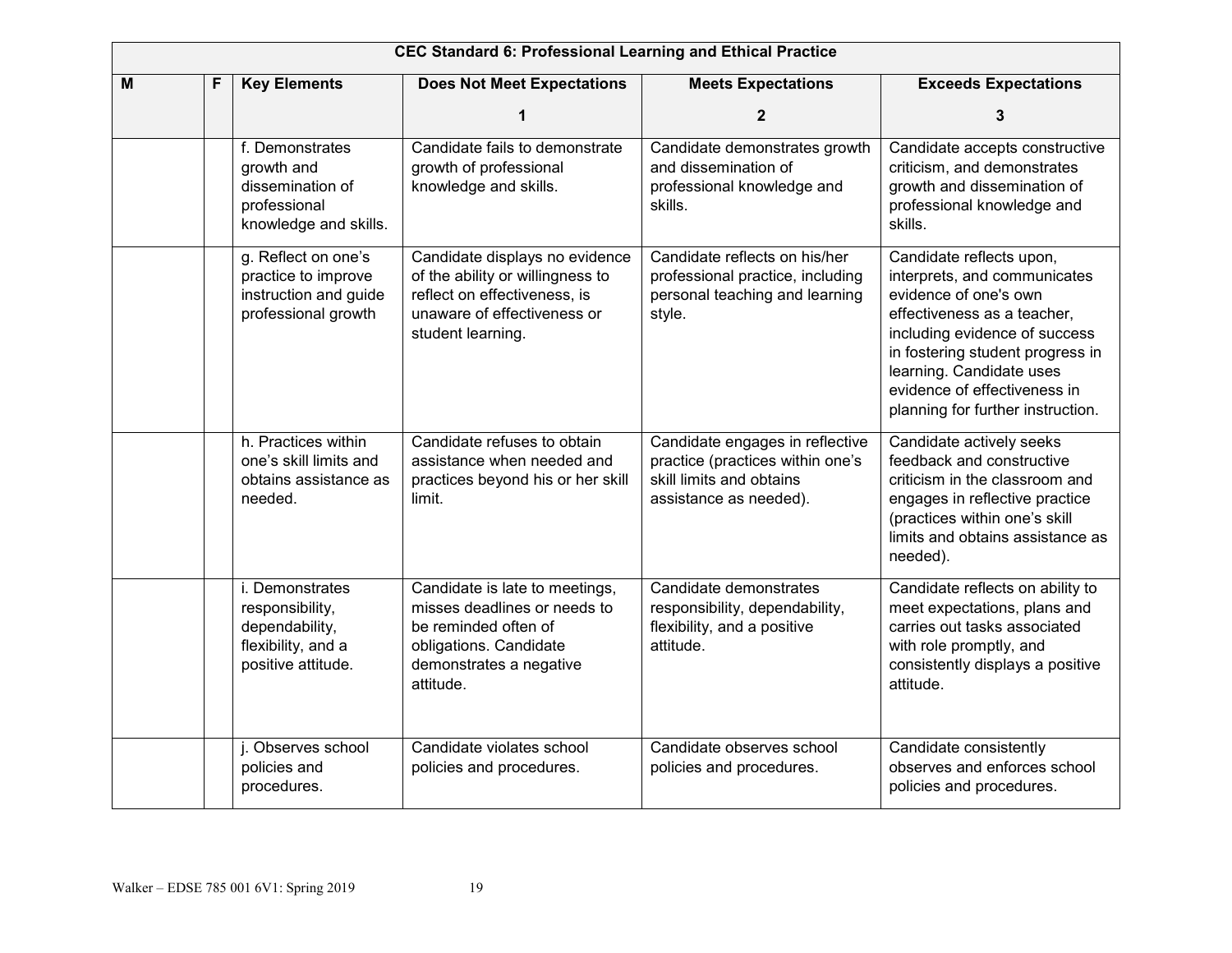|   | <b>CEC Standard 6: Professional Learning and Ethical Practice</b> |                                                                                                                                                                    |                                                                                                                                                      |                                                                                                                                                                        |                                                                                                                                                                                                                                                                                                                                                                                                                   |  |  |  |
|---|-------------------------------------------------------------------|--------------------------------------------------------------------------------------------------------------------------------------------------------------------|------------------------------------------------------------------------------------------------------------------------------------------------------|------------------------------------------------------------------------------------------------------------------------------------------------------------------------|-------------------------------------------------------------------------------------------------------------------------------------------------------------------------------------------------------------------------------------------------------------------------------------------------------------------------------------------------------------------------------------------------------------------|--|--|--|
| M | F                                                                 | <b>Key Elements</b>                                                                                                                                                | <b>Does Not Meet Expectations</b>                                                                                                                    | <b>Meets Expectations</b>                                                                                                                                              | <b>Exceeds Expectations</b>                                                                                                                                                                                                                                                                                                                                                                                       |  |  |  |
|   |                                                                   |                                                                                                                                                                    |                                                                                                                                                      | $\mathbf{2}$                                                                                                                                                           | 3                                                                                                                                                                                                                                                                                                                                                                                                                 |  |  |  |
|   |                                                                   | k. Projects a<br>professional image in<br>terms of demeanor<br>and appearance.                                                                                     | Candidate dresses or behaves<br>in an unprofessional manner.                                                                                         | Candidate projects a<br>professional image in terms of<br>demeanor and appearance.                                                                                     | Candidate projects a<br>professional image in terms of<br>demeanor and appearance and<br>encourages students with visual<br>impairment to do the same.                                                                                                                                                                                                                                                            |  |  |  |
|   |                                                                   | I. Demonstrates<br>effective oral<br>communication skills.                                                                                                         | Candidate's oral communication<br>is difficult to understand or<br>follow, making it ineffective.                                                    | Candidate demonstrates<br>effective oral communication<br>skills.                                                                                                      | Candidate demonstrates highly<br>effective oral communication<br>skills making material presented<br>verbally easy to understand and<br>follow.                                                                                                                                                                                                                                                                   |  |  |  |
|   |                                                                   | m. Demonstrates<br>effective written<br>communication skills.                                                                                                      | Candidate's written<br>communication is difficult to<br>understand or follow, making it<br>ineffective.                                              | Candidate demonstrates<br>effective written communication<br>skills.                                                                                                   | Candidate demonstrates highly<br>effective written communication<br>skills making material presented<br>in writing easy to understand<br>and follow.                                                                                                                                                                                                                                                              |  |  |  |
|   |                                                                   | n. Demonstrates high<br>expectations for all<br>students with visual<br>impairment to develop<br>the highest possible<br>learning outcomes<br>and quality of life. | Candidate fails to support<br>student learning and displays<br>evidence of low expectations for<br>at least some students with<br>visual impairment. | Candidate demonstrates high<br>expectations for all students<br>with visual impairment to<br>develop the highest possible<br>learning outcomes and quality<br>of life. | Candidate provides emotional<br>and academic support to<br>students with visual impairment<br>and communicates confidence<br>in their ability to complete<br>assigned work and modifies<br>plans to provide opportunities<br>for all students with visual<br>impairment to meet or exceed<br>objectives through supportive<br>critique of student learning that<br>reflects challenging ideas and<br>suggestions. |  |  |  |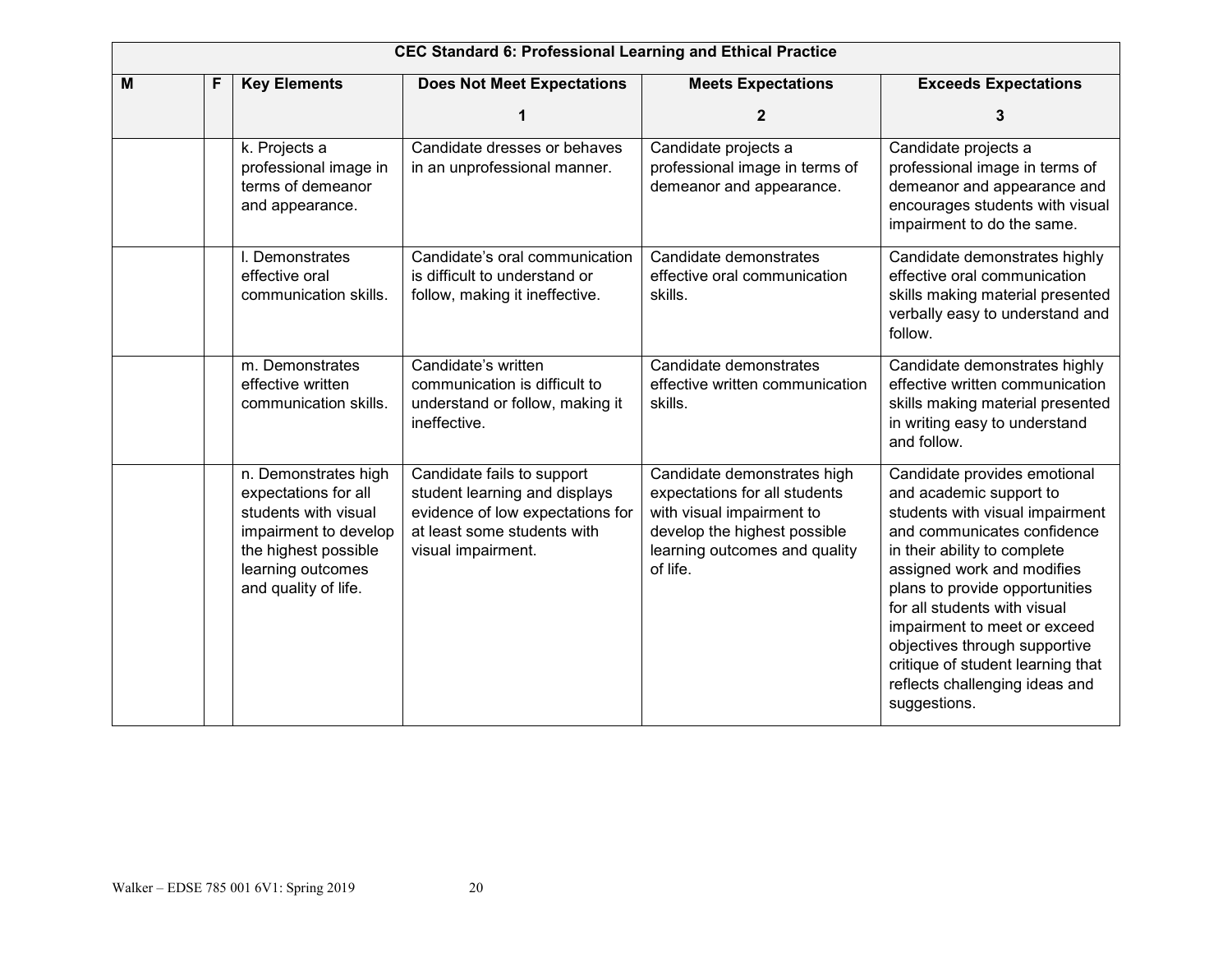| <b>CEC Standard 6: Professional Learning and Ethical Practice</b> |   |                                                                                                                                                                   |                                                                                                                                                                           |                                                                                                                                                                  |                                                                                                                                                                                    |  |
|-------------------------------------------------------------------|---|-------------------------------------------------------------------------------------------------------------------------------------------------------------------|---------------------------------------------------------------------------------------------------------------------------------------------------------------------------|------------------------------------------------------------------------------------------------------------------------------------------------------------------|------------------------------------------------------------------------------------------------------------------------------------------------------------------------------------|--|
| M                                                                 | F | <b>Key Elements</b>                                                                                                                                               | <b>Does Not Meet Expectations</b>                                                                                                                                         | <b>Meets Expectations</b>                                                                                                                                        | <b>Exceeds Expectations</b>                                                                                                                                                        |  |
|                                                                   |   |                                                                                                                                                                   |                                                                                                                                                                           |                                                                                                                                                                  | 3                                                                                                                                                                                  |  |
|                                                                   |   | o. Demonstrates<br>commitment to<br>developing the<br>highest education and<br>quality-of-life potential<br>of individuals with<br>exceptional learning<br>needs. | Candidate fails to demonstrate<br>a commitment to developing the<br>highest education and quality of<br>life potential of individuals with<br>exceptional learning needs. | Candidate demonstrates<br>commitment to developing the<br>highest education and quality-<br>of-life potential of individuals<br>with exceptional learning needs. | Candidate demonstrates and<br>reflects on commitment to<br>developing the highest<br>education and quality of life<br>potential of individuals with<br>exceptional learning needs. |  |

| <b>CEC Standard 7: Collaboration</b> |   |                                                                                                                        |                                                                                                                         |                                                                                                                      |                                                                                                                                                                                                    |  |
|--------------------------------------|---|------------------------------------------------------------------------------------------------------------------------|-------------------------------------------------------------------------------------------------------------------------|----------------------------------------------------------------------------------------------------------------------|----------------------------------------------------------------------------------------------------------------------------------------------------------------------------------------------------|--|
| M                                    | F | <b>Key Elements</b>                                                                                                    | <b>Does Not Meet Expectations</b>                                                                                       | <b>Meets Expectations</b>                                                                                            | <b>Exceeds Expectations</b>                                                                                                                                                                        |  |
|                                      |   |                                                                                                                        |                                                                                                                         |                                                                                                                      | 3                                                                                                                                                                                                  |  |
|                                      |   | a. Communicate<br>effectively with<br>families of individuals<br>with exceptionalities<br>from diverse<br>backgrounds. | Candidate fails to provide<br>evidence of planning to<br>collaborate with parents.                                      | Candidate communicates<br>regularly with parents and<br>involves them in problem<br>solving and learning activities. | Candidate regularly<br>encourages family involvement<br>in student learning through<br>collaboration to engage<br>additional support resource<br>assistance when needed.                           |  |
|                                      |   | b. Engages in<br>productive<br>relationships with<br>professional<br>colleagues and<br>support staff.                  | Candidate fails to provide<br>evidence of planning to<br>collaborate with professional<br>colleagues and support staff. | Candidate engages in<br>productive relationships with<br>professional colleagues and<br>support staff.               | Candidate reflects upon,<br>interprets, and communicates<br>evidence of one's own<br>effectiveness as a<br>collaborator.<br>Candidate demonstrates an<br>ability to work with others as<br>equals. |  |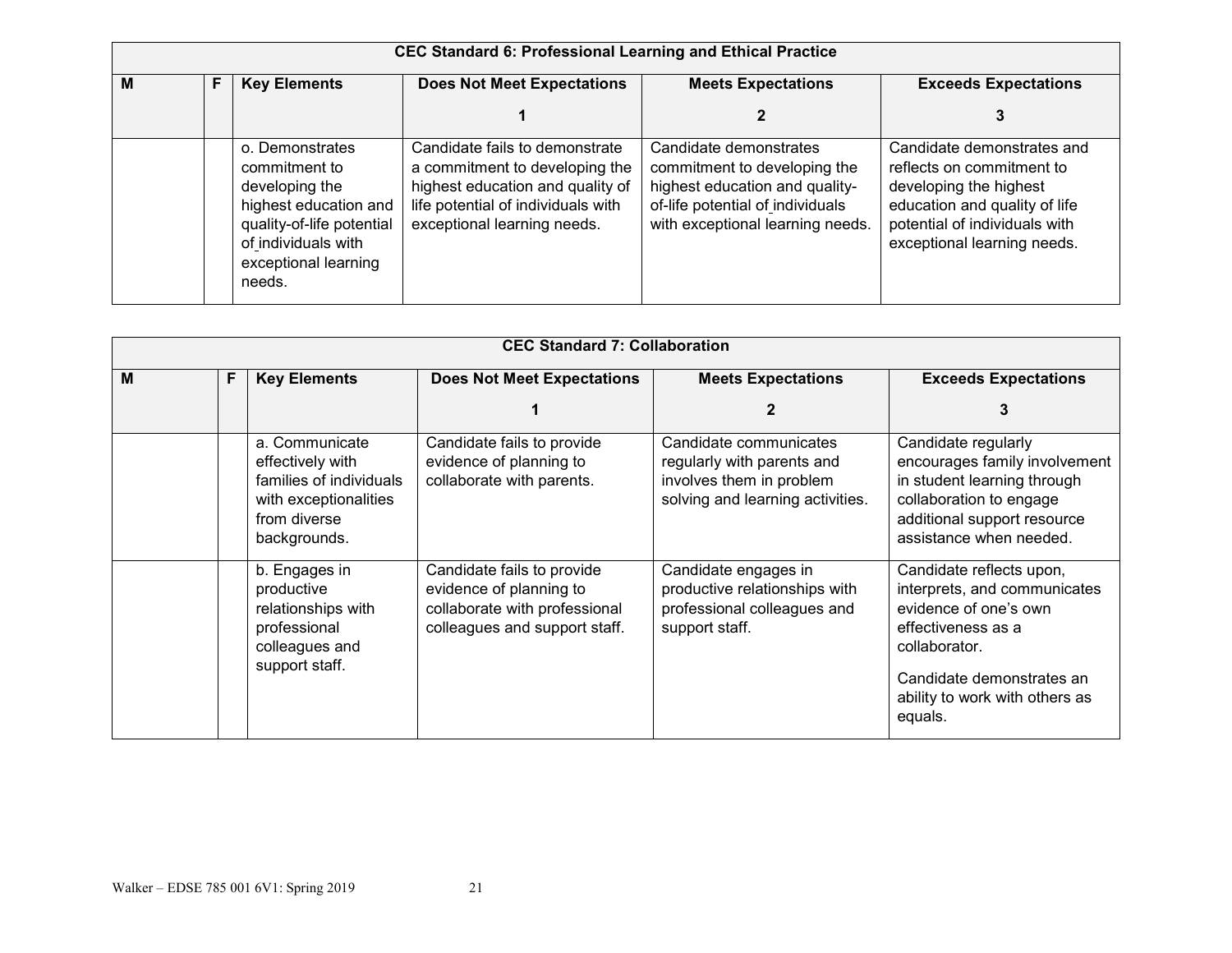|   | <b>CEC Standard 7: Collaboration</b> |                                                                                                                                                                    |                                                                                                                                                                                              |                                                                                                                                                                     |                                                                                                                                                                                                                                                                                         |  |  |
|---|--------------------------------------|--------------------------------------------------------------------------------------------------------------------------------------------------------------------|----------------------------------------------------------------------------------------------------------------------------------------------------------------------------------------------|---------------------------------------------------------------------------------------------------------------------------------------------------------------------|-----------------------------------------------------------------------------------------------------------------------------------------------------------------------------------------------------------------------------------------------------------------------------------------|--|--|
| M | F                                    | <b>Key Elements</b>                                                                                                                                                | <b>Does Not Meet Expectations</b>                                                                                                                                                            | <b>Meets Expectations</b>                                                                                                                                           | <b>Exceeds Expectations</b>                                                                                                                                                                                                                                                             |  |  |
|   |                                      |                                                                                                                                                                    |                                                                                                                                                                                              | 2                                                                                                                                                                   | 3                                                                                                                                                                                                                                                                                       |  |  |
|   |                                      | c. Maintains<br>confidential<br>communication about<br>students with visual<br>impairment                                                                          | Candidate shares confidential<br>information about students with<br>visual impairment needs with<br>outside parties.                                                                         | Candidate maintains<br>confidential communication<br>about students with visual<br>impairment.                                                                      | Candidate maintains<br>confidential communication<br>about students with visual<br>impairment and is observed<br>stressing the importance of<br>confidentiality with other<br>stakeholders including<br>paraprofessionals.                                                              |  |  |
|   |                                      | d. Fosters respectful<br>and beneficial<br>relationships between<br>families and<br>professionals.                                                                 | Candidate is disrespectful<br>when dealing with families and<br>professionals.                                                                                                               | Candidate fosters respectful<br>and beneficial relationships<br>between families and<br>professionals.                                                              | Candidate reflects upon<br>relationships with families and<br>professionals and interprets<br>reflections effectively in order<br>to improve communication and<br>interactions.                                                                                                         |  |  |
|   |                                      | e. Collaborates with<br>school personnel and<br>community members<br>in integrating<br>individuals with<br>exceptional_learning<br>needs into various<br>settings. | Candidate shows no evidence<br>of collaborating with school<br>personnel and community<br>members in integrating<br>individuals with exceptional<br>learning needs into various<br>settings. | Candidate collaborates with<br>school personnel and<br>community members in<br>integrating individuals with<br>exceptional learning needs into<br>various settings. | Candidate reflects upon,<br>interprets, and communicates<br>evidence of one's own<br>effectiveness as a<br>collaborator. Candidate<br>demonstrates and reflects on<br>the ability to successfully<br>integrate individuals with<br>exceptional learning needs<br>into various settings. |  |  |
|   |                                      | f. Observes,<br>evaluates, and<br>provides feedback to<br>paraeducators.                                                                                           | Candidate fails to observe,<br>evaluate and provide feedback<br>to paraeducators.                                                                                                            | Candidate observes, evaluates,<br>and provides feedback to<br>paraeducators.                                                                                        | Candidate articulates<br>positions, is proactive in<br>classroom management and<br>staff management, and works<br>actively for the betterment of<br>teaching and learning in the<br>classroom.                                                                                          |  |  |